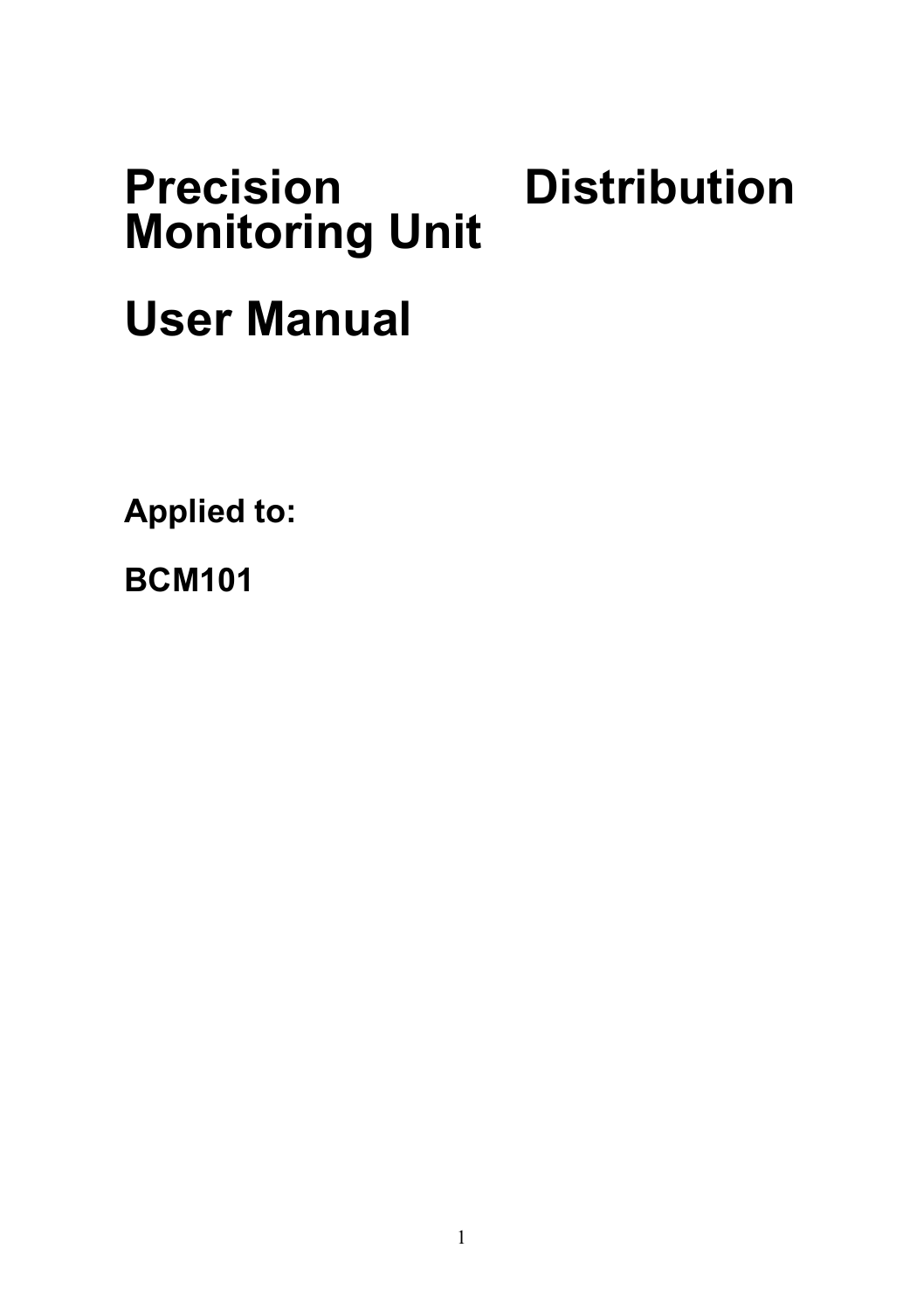## 1. Product instruction

## 1.1 Overview

BCM101 precision distribution monitoring unit is used to monitor electrical parameters of array cabinet, measure electrical parameters such as voltage, current, energy and harmonics of input and output branches and monitor the switch status of all circuit breakers in data center. BCM101 is equipped with trip alarm function and over current alarm function which can be set in every output circuit by two users so as to prevent potential power failure. BCM101 is configured with human-machine interface and communication interface. User can check and set parameters via touch screen at field. Monitoring data can be transmitted to backstage power & environment monitoring system via communication interface so as to realize energy management and efficiency optimization of data center.

## 1.2 Components

BCM101 precision distribution monitoring unit is composed of main module BCM101-M1/M2, slave module BCM101-S, switch monitoring module BCM101-K, CT module SHI-BCT50II/ SHI-BCT100II, power supply module BCM101-P and touch screen BCM101-HMI. This monitoring unit can be extended with more slave modules and switch monitoring modules through internal bus.

2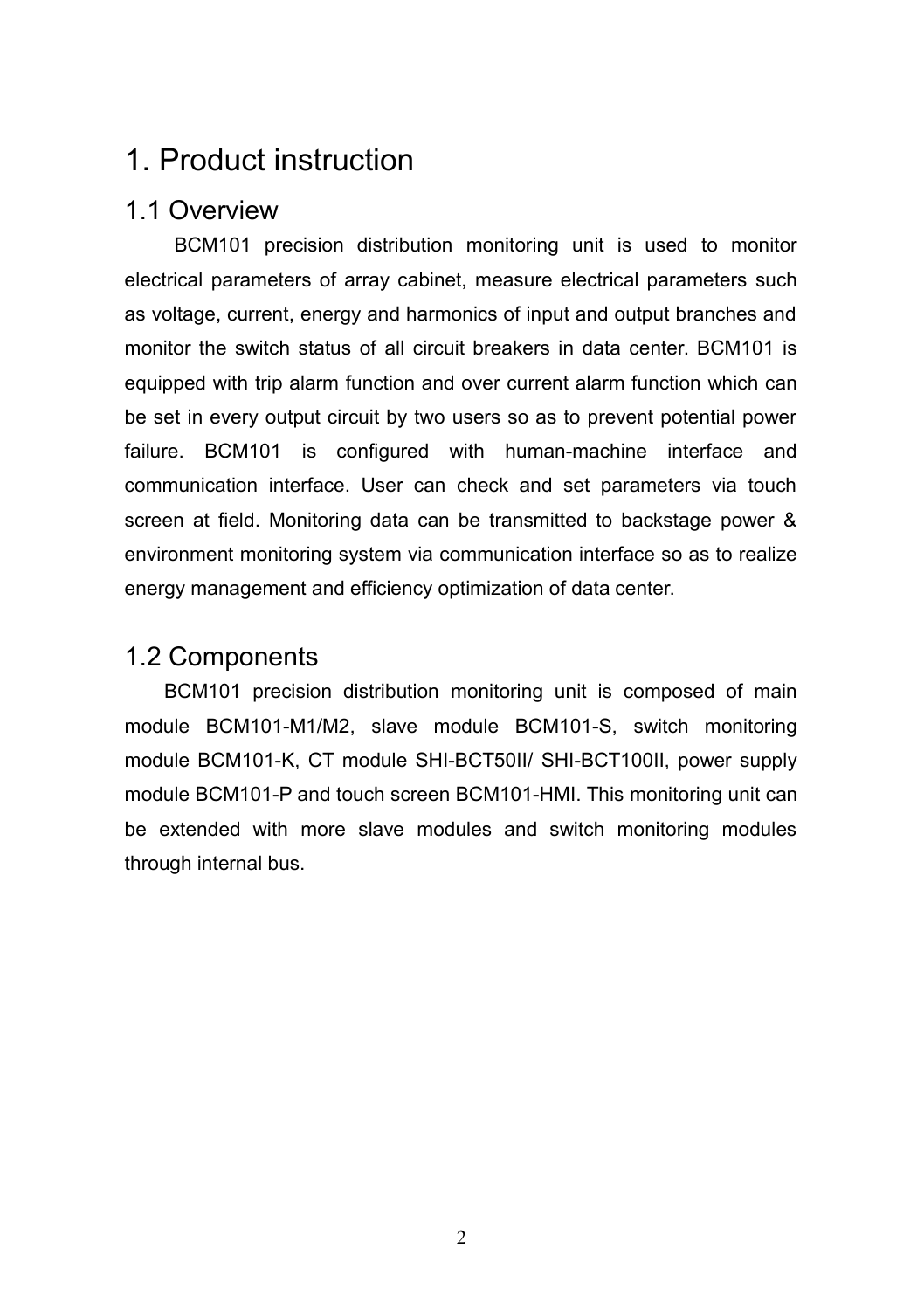

Typical wiring diagram

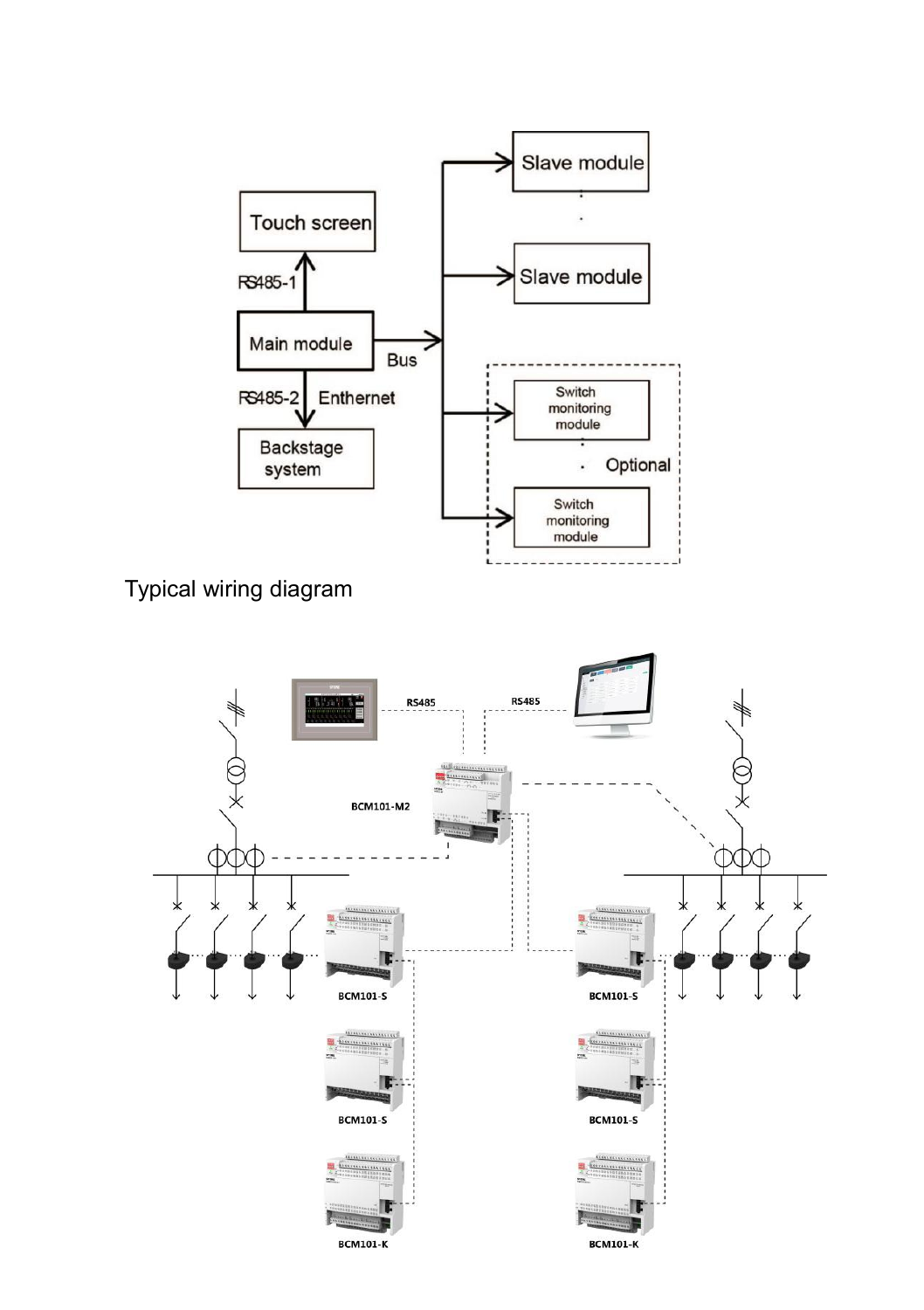## 1.3 Functions

Monitoring unit is equipped with touch screen to show measured information and alarm information as follows.

1) Measuring functions

▼ Monitoring unit is equipped with 7 inch touch screen to show the real-time operation status of distribution system and monitor electrical parameters of feeder circuits such as phase voltage, line voltage, zero to earth voltage, phase current, voltage/current unbalance, active power, reactive power, apparent power, power factor, frequency, bi-directional active or reactive energy, voltage THD, current THD and 2<sup>nd</sup>  $\sim$  63<sup>rd</sup> harmonics content. It is also equipped with two temperatures, two relays outputs and four digital inputs. The monitoring unit can be extended to measure the electrical parameters of 180 feeder circuits at most. The electrical parameters include voltage, current, active power, reactive power, apparent power, power factor, active/reactive energy, current THD and 2 $^{\rm{nd}}$  ~ 31<sup>st</sup> harmonics content. It also can give an alarm when an electrical parameter exceeds corresponding limit.

▼ Energy metering of input and output branch circuits are realized by applying high accuracy energy metering chip to ensure the continuity and reliability of energy metering.

▼ The real-time status of circuit breaker and thunder preventor can be monitored though digital input of monitoring unit. If fault occurs, monitoring unit will give an alarm.

▼ Main module canbe equipped with Ethernet port to realize high speed data uploading.

▼ Monitoring unit can measure real-time voltage of branch circuits so as to monitor the status of each feeder circuit and give an alarm when there isloss of power. Voltage and current collected from branch circuits are in one-to-one correspondence which makes power allocation convenient.

▼ Switch status of main circuit and feeder branch circuit can be checked through the primary system diagram shown on touch screen.

4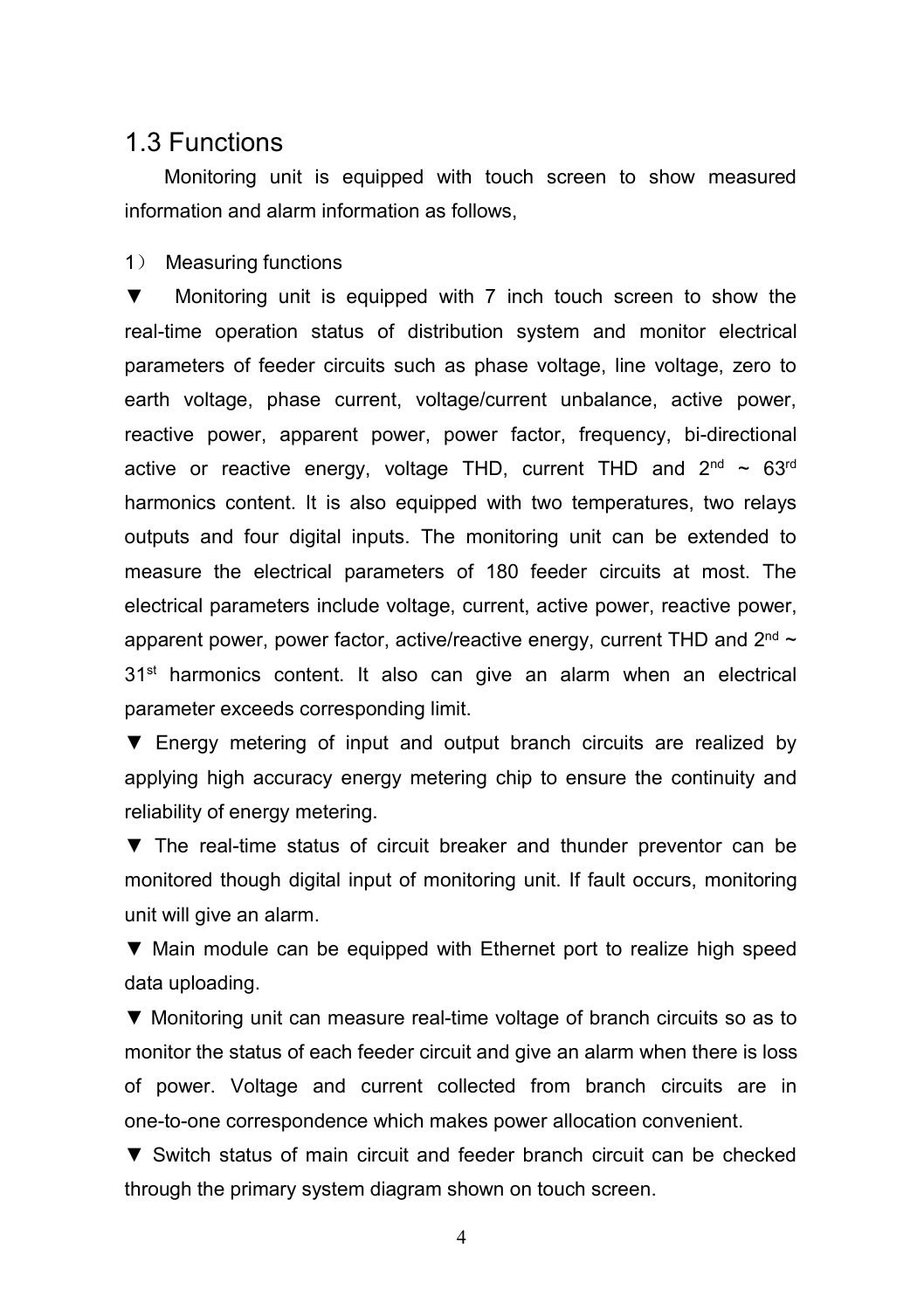▼ Checking and setting parameters can be realized through touch screen.

#### 2) Alarm function

▼ Monitoring unit realize off-limit alarm for main incoming line and feeder branch circuits according to preset secondary threshold value and show alarm information on touch screen. Alarm can be released through touch screen by manual.

▼ All alarm points have enabled control. The alarm function can be selected as on or off. If the enabled control of an alarm is off, there will not be corresponding alarm.

▼ Real-time alarm display and event recording functions are available for judging and checking fault types and logging 1024 pieces of SOE event records, 1024 pieces of real-time alarming records and 12800 pieces of alarming records.

| Name        | <b>Function</b>                                           |
|-------------|-----------------------------------------------------------|
|             | BCM101-M1 can measure the electrical parameters of        |
|             | one three-phase circuit, and BCM101-M2 can measure        |
|             | the electrical parameters of two three-phase circuits.    |
|             | The electrical parameters include voltage, zero to earth  |
|             | voltage, current, power, frequency, energy, demand,       |
|             | harmonics and temperature. The main modules are           |
| Main module | equipped with two RS485 communication ports, one          |
| BCM101-M1   | Ethernet port, four digital inputs and two relay outputs; |
| BCM101-M2   | they are also equipped with two bus interfaces which      |
|             | can be connected with feeder monitoring module and        |
|             | switch monitoring module. The main modules can            |
|             | record tariff energy and save the energy of ten years.    |
|             | They can record 1024 pieces of SOE event records,         |
|             | 1024 pieces of real-time alarm records and 12800          |

## 2. Functions of modules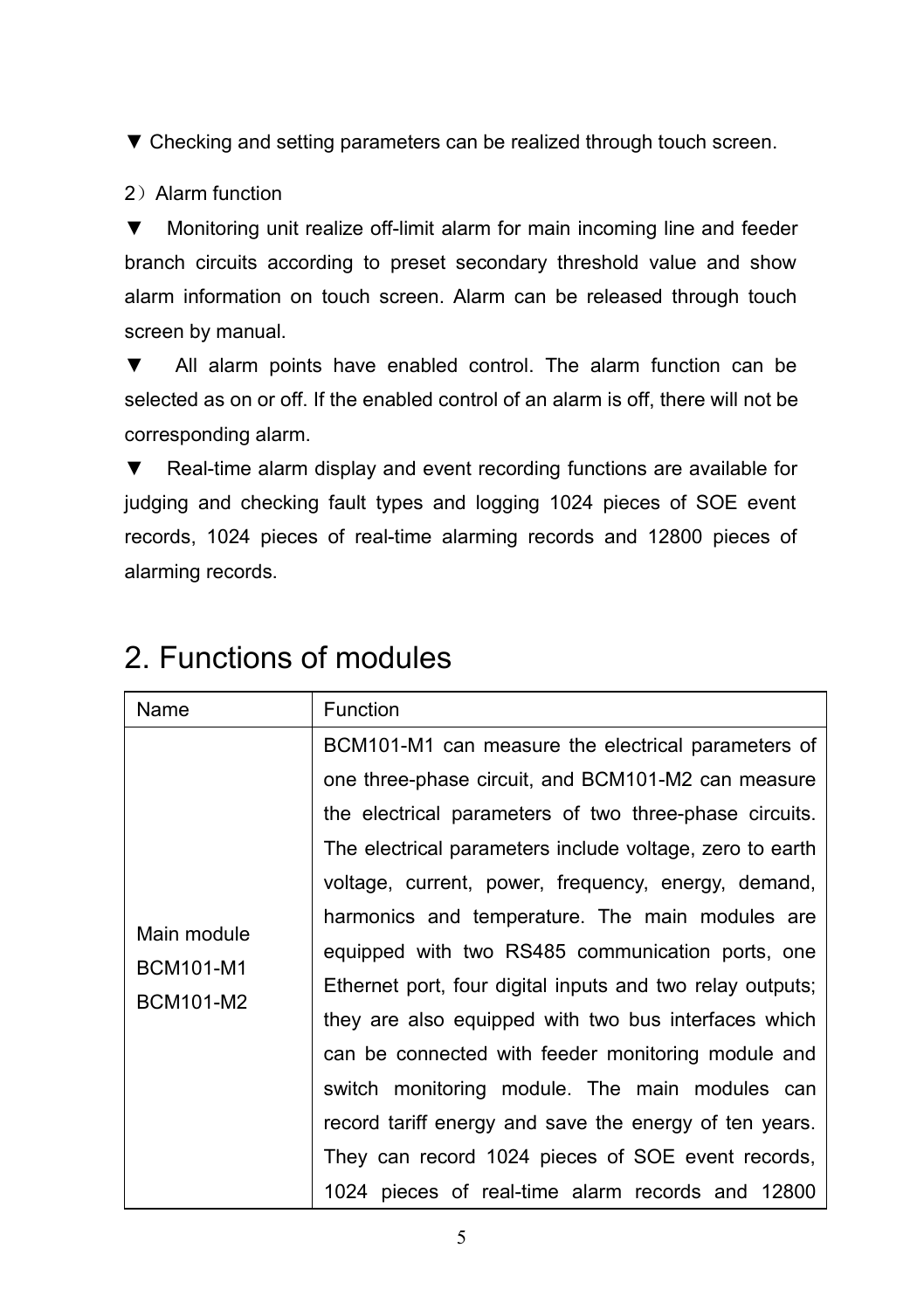|                    | pieces of alarm records.                                   |  |  |  |  |  |  |
|--------------------|------------------------------------------------------------|--|--|--|--|--|--|
|                    | BCM101-S can measure the electrical parameters of          |  |  |  |  |  |  |
|                    | thirty single-phase circuits. The electrical parameters    |  |  |  |  |  |  |
|                    | include voltage, current, power, frequency, energy,        |  |  |  |  |  |  |
| Slave module       | demand, extreme values and harmonics. This module is       |  |  |  |  |  |  |
| <b>BCM101-S</b>    | equipped with bus interface which is used to extend the    |  |  |  |  |  |  |
|                    | module. It is also equipped with thirty digital inputs     |  |  |  |  |  |  |
|                    | which can judge the opening and closing of circuit         |  |  |  |  |  |  |
|                    | breaker through voltage values.                            |  |  |  |  |  |  |
| Switch monitoring  | BCM101-K can monitor the status of sixty switches with     |  |  |  |  |  |  |
| module             | wet contact input. It is equipped with bus interface which |  |  |  |  |  |  |
| <b>BCM101-K</b>    | is used to extend this module.                             |  |  |  |  |  |  |
| Current            | SHI-BCT50II is closed current transformer. The max.        |  |  |  |  |  |  |
| transformer        | input signal is 63A.                                       |  |  |  |  |  |  |
| SHI-BCT50II        |                                                            |  |  |  |  |  |  |
| Current            | SHI-BCT100II is closed current transformer. The max.       |  |  |  |  |  |  |
| transformer        | input signal is 120A.                                      |  |  |  |  |  |  |
| SHI-BCT100II       |                                                            |  |  |  |  |  |  |
|                    | BCM101-L1 is not only communication line but also          |  |  |  |  |  |  |
| Module             | power supply line. It is used for the connection between   |  |  |  |  |  |  |
| connection line    | main module and slave module, two slave modules as         |  |  |  |  |  |  |
| BCM101-L1          | well as slave module and switch monitoring module. It      |  |  |  |  |  |  |
|                    | also provide power supply to slave module and switch       |  |  |  |  |  |  |
|                    | monitoring module.                                         |  |  |  |  |  |  |
| CT connection line | BCM101-L3 is used to connect current signal between        |  |  |  |  |  |  |
| BCM101-L3          | CT and slave module.                                       |  |  |  |  |  |  |
| Display unit       | BCM101-HMI is used to display measuring electrical         |  |  |  |  |  |  |
| BCM101-HMI         | parameters of incoming line/feeder and status of circuit   |  |  |  |  |  |  |
|                    | breaker.                                                   |  |  |  |  |  |  |
| Power<br>supply    | BCM101-P is used to provide DC24V working power            |  |  |  |  |  |  |
| module             | supply for display unit and external power supply for      |  |  |  |  |  |  |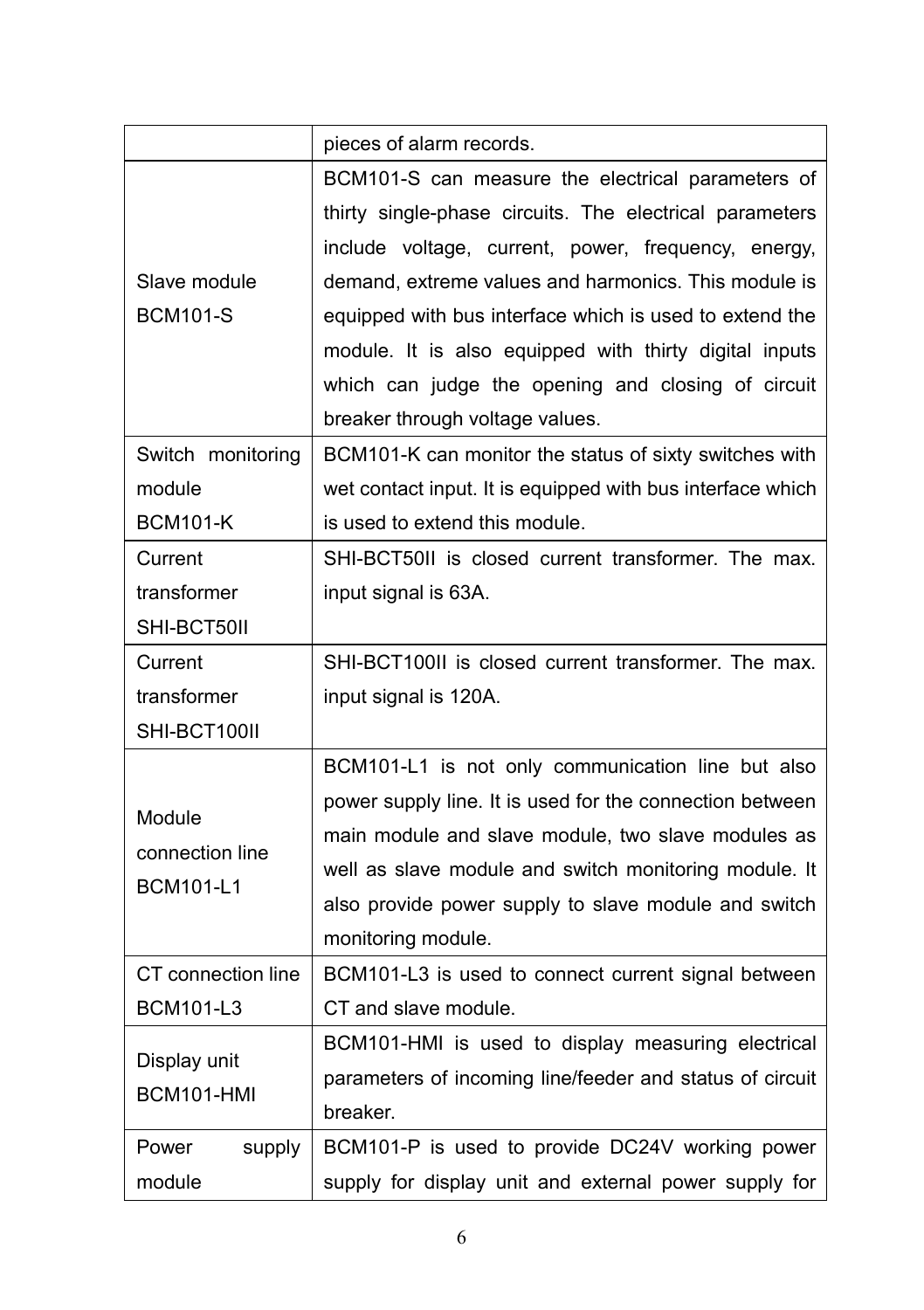| <b>BCM101-P</b> | digital input of switch module. |
|-----------------|---------------------------------|
|-----------------|---------------------------------|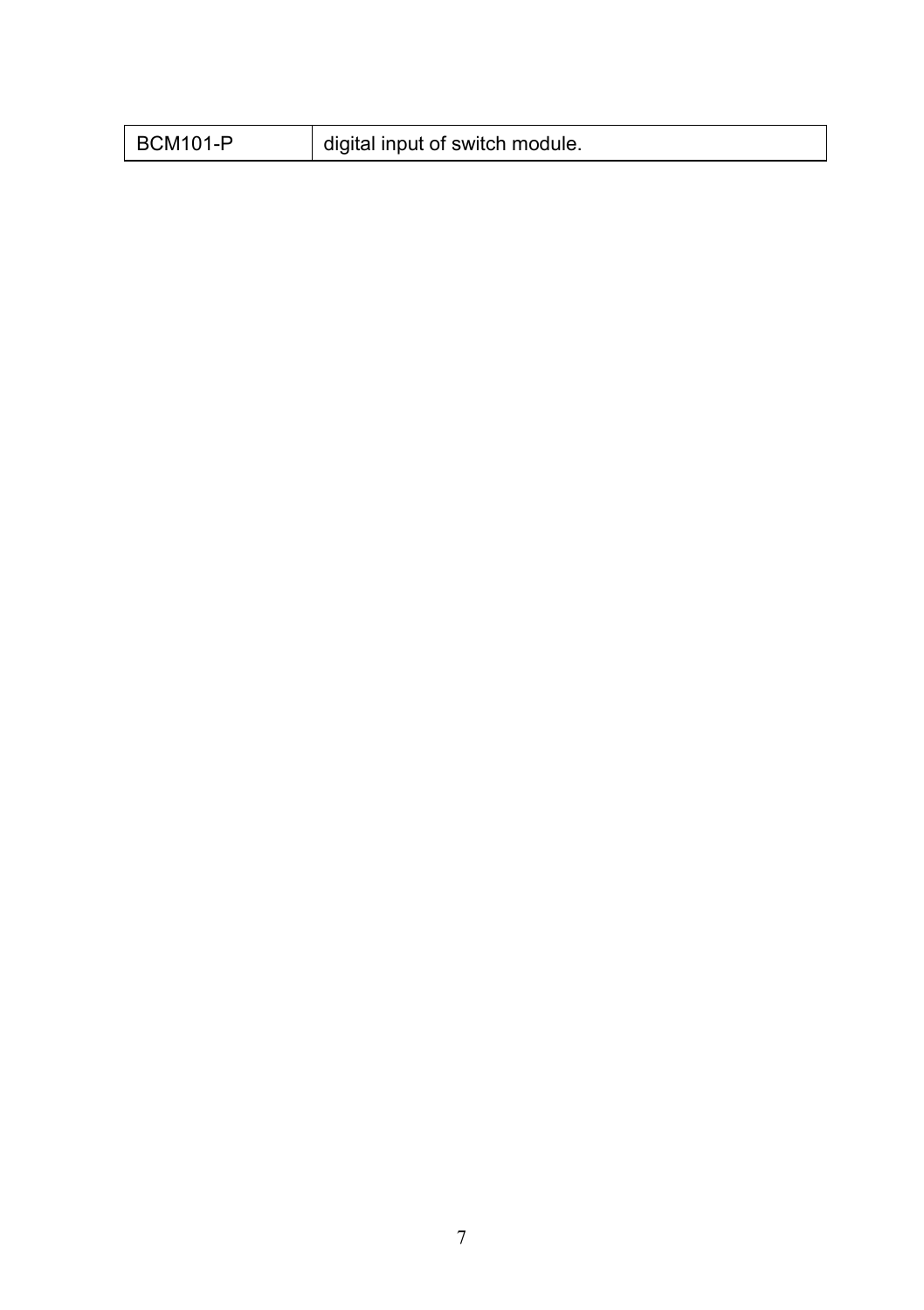## 2.1 Main module BCM101-M1/M2



#### **2.1.1 Main functions**

Functions of firmware

▼ Two incoming circuits: three-phase voltage and current, two zero to earth voltage inputs;

- ▼ Digital input: four dry contacts, internal DC power supply;
- ▼ Relay output: two relay outputs, AC 250V/5A or DC 30V/5A;
- ▼ Temperature: two NTC3950;
- ▼ External communication port: two RS485 ports, RS485-1 is used to be connected with touch screen module BCM101-HMI, and RS485-2 is used to be connected with backstage power environment monitoring system;
- ▼ External communication interface: one Ethernet port (optional);
- ▼ Bus interface: two bus interfaces:

#### Measurement functions

▼ Incoming line monitoring functions of main module:

Measuring real-time electrical parameters of incoming line such as phase voltage, line voltage, zero to earth voltage, phase current, voltage unbalance, current unbalance, active power, reactive power, apparent power, power factor, frequency, bi-directional active and reactive energy, voltage THD, current THD, 2 $^{\rm nd}$  ~ 63 $^{\rm rd}$  harmonics contents and temperature.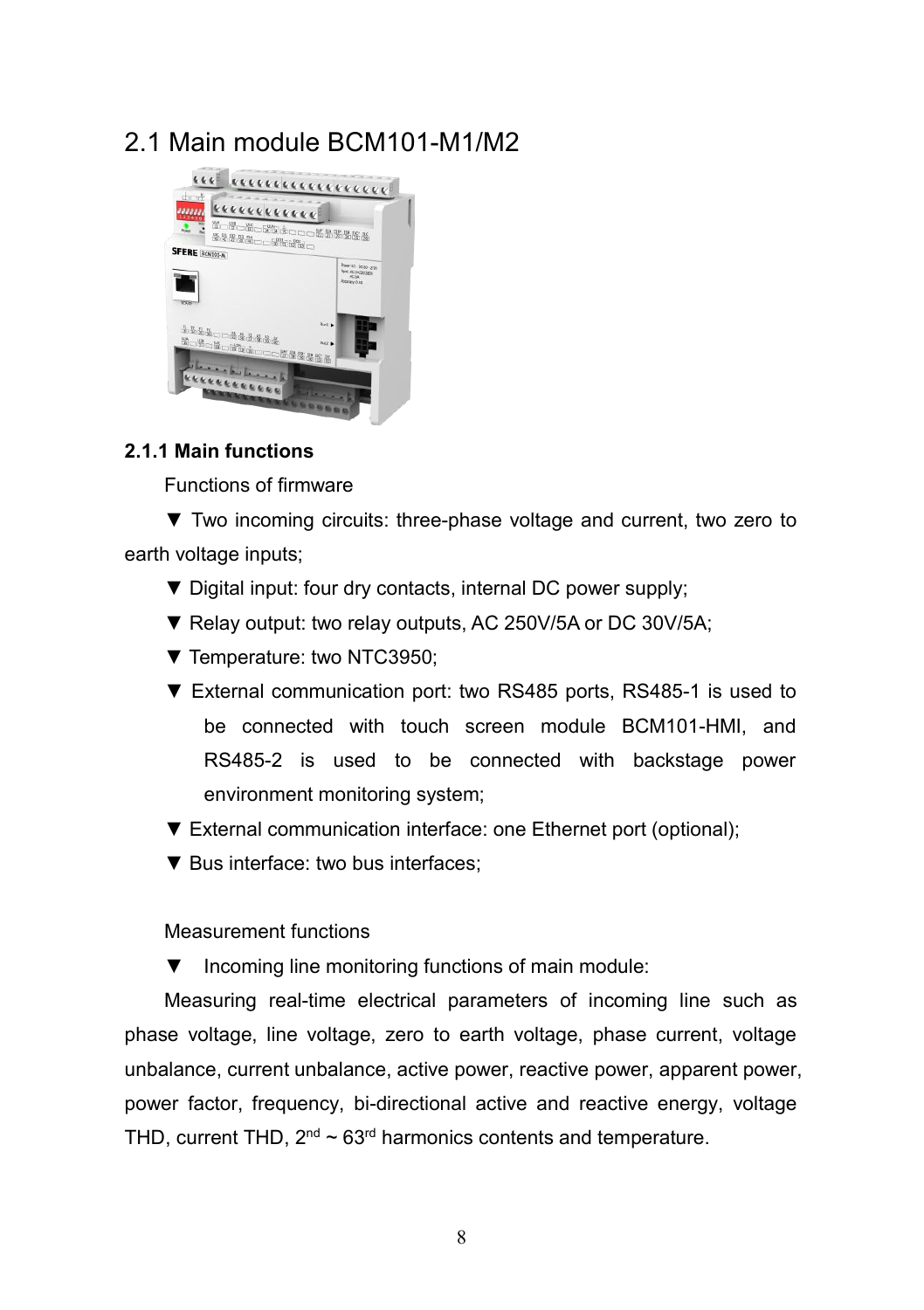|                                | Accuracy  | Synchronous/         | Max./          |                |                      |
|--------------------------------|-----------|----------------------|----------------|----------------|----------------------|
| Name                           |           | accumulated          | min.           | Demand         | Alarm                |
|                                |           | value                | value          |                |                      |
| Phase voltage                  | 0.2       | $\sqrt{ }$           | $\sqrt{}$      | ä,             | $\sqrt{}$            |
| Phase voltage fundamental      | 0.5       |                      |                |                |                      |
| wave content                   |           | $\sqrt{}$            | ÷              | $\overline{a}$ | $\overline{a}$       |
| Phase voltage harmonic content | 0.5       | $\sqrt{}$            | -              | Ĭ.             |                      |
| Zero to earth voltage          | 0.2       | $\sqrt{ }$           | $\sqrt{ }$     | $\overline{a}$ | $\sqrt{}$            |
| Line voltage                   | 0.2       | $\sqrt{ }$           | L.             | ÷.             | $\sqrt{\phantom{a}}$ |
| Current                        | 0.2       | $\sqrt{\phantom{a}}$ | $\sqrt{}$      | $\sqrt{ }$     | $\sqrt{}$            |
| Current fundamental wave       | 0.5       |                      |                |                |                      |
| content                        |           | $\sqrt{}$            | ۷              | ä,             | ä,                   |
| Current harmonic content       | 0.5       | $\sqrt{ }$           | $\overline{a}$ | $\overline{a}$ | $\overline{a}$       |
| Zero sequence current          | 0.2       | $\sqrt{}$            | $\sqrt{}$      | $\overline{a}$ | $\sqrt{}$            |
| Frequency                      | $0.01$ Hz | $\sqrt{}$            | L.             | $\overline{a}$ | $\sqrt{2}$           |
| Phase active power             | 0.5       | $\sqrt{}$            | L.             | ÷.             | $\sqrt{}$            |
| Total active power             | $\circ$   | $\sqrt{\phantom{a}}$ | $\sqrt{}$      | $\sqrt{}$      | $\sqrt{ }$           |
| Phase active power             | 0.5       |                      |                |                |                      |
| fundamental wave content       |           | $\sqrt{}$            |                | $\overline{a}$ | $\overline{a}$       |
| Total active power fundamental | 0.5       |                      |                |                |                      |
| wave content                   |           | $\sqrt{}$            | L.             | $\blacksquare$ | $\blacksquare$       |
| Phase reactive power           | 0.5       | $\sqrt{\phantom{a}}$ | $\overline{a}$ | $\overline{a}$ |                      |
| Total reactive power           | 0.5       | $\sqrt{ }$           | $\sqrt{}$      | $\sqrt{ }$     | $\sqrt{}$            |
| Phase reactive power           | 0.5       |                      |                |                |                      |
| fundamental wave content       |           | $\sqrt{}$            | L              | $\overline{a}$ | ä,                   |
| Total reactive power           | 0.5       |                      |                |                |                      |
| fundamental wave content       |           | $\sqrt{}$            | ÷              | ÷.             | L,                   |
| Phase apparent power           | 0.5       | $\sqrt{}$            | -              | L,             | $\blacksquare$       |
| Total apparent power           | 0.5       | $\sqrt{}$            | $\sqrt{}$      | $\sqrt{ }$     | $\sqrt{ }$           |
| Phase apparent power           | 0.5       |                      |                |                |                      |
| fundamental wave content       |           | $\sqrt{}$            |                |                |                      |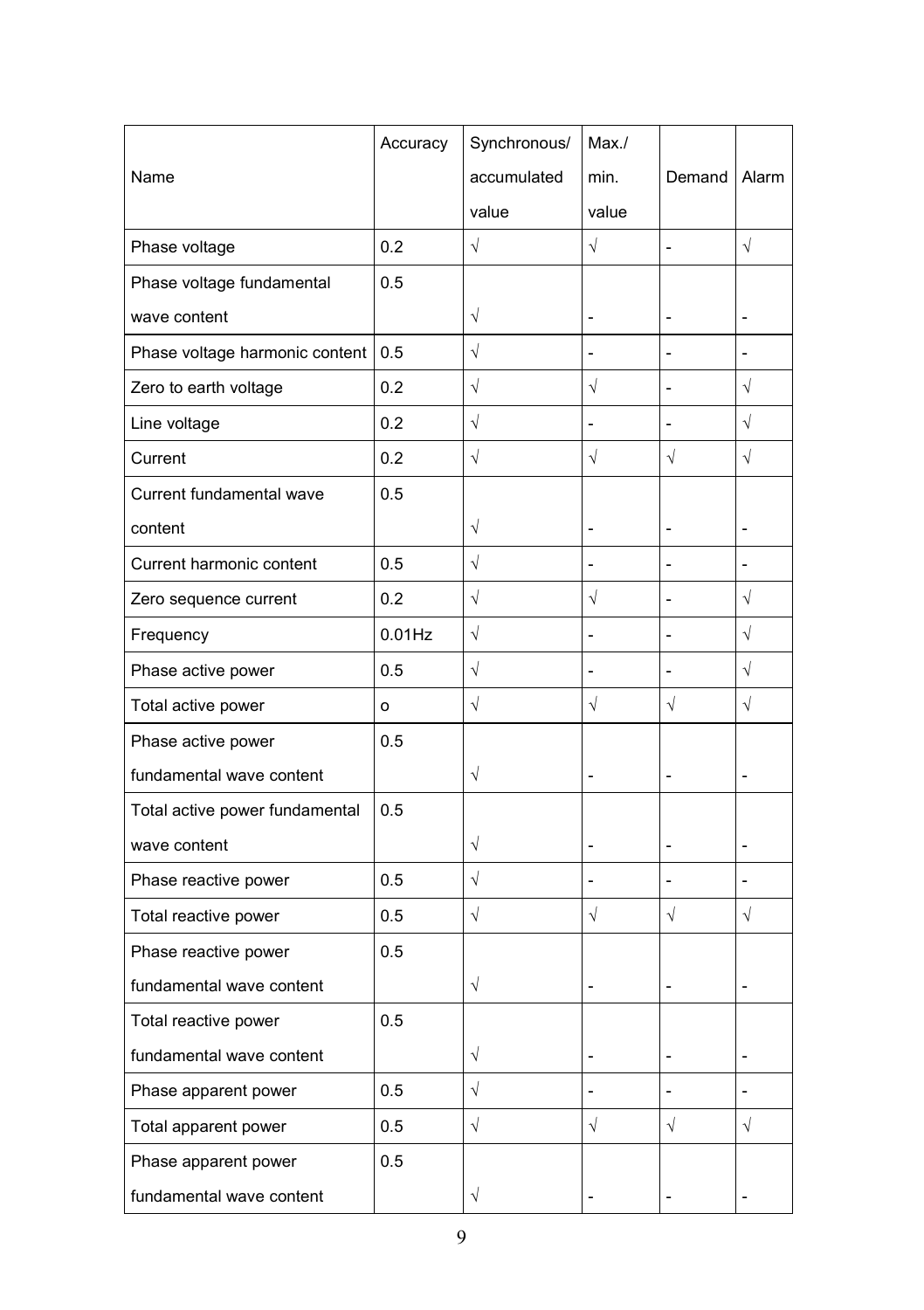| Total apparent power                               | 0.5              |                |                |                          |                          |
|----------------------------------------------------|------------------|----------------|----------------|--------------------------|--------------------------|
| fundamental wave content                           |                  | $\sqrt{}$      | ÷              |                          |                          |
| Phase power factor                                 | 0.5              | $\sqrt{}$      | $\overline{a}$ | ÷,                       | -                        |
| Total power factor                                 | 0.5              | $\sqrt{ }$     | $\overline{a}$ | $\overline{\phantom{0}}$ | $\sqrt{2}$               |
| Temperature                                        | $±0.5^{\circ}$ C | $\sqrt{}$      | $\sqrt{}$      | $\overline{\phantom{0}}$ | $\sqrt{}$                |
| Import/export active energy                        | 0.5S             | $\sqrt{}$      | $\overline{a}$ | $\overline{a}$           | ÷,                       |
| Import/export reactive energy                      | $\overline{c}$   | $\sqrt{}$      | $\overline{a}$ | ä,                       | L,                       |
| Import/export fundamental                          | 0.5S             |                |                |                          |                          |
| energy                                             |                  | $\sqrt{}$      | $\overline{a}$ |                          | -                        |
| Tariff energy                                      | 0.5S             | $\sqrt{ }$     | Ĭ.             | L,                       |                          |
| Voltage THD                                        | Class A          | $\sqrt{ }$     | $\overline{a}$ |                          | -                        |
| <b>Current THD</b>                                 | Class A          | $\sqrt{ }$     | ä,             | ÷,                       | L,                       |
| Voltage 2 <sup>nd</sup> ~63 <sup>rd</sup> harmonic | Class A          |                |                |                          |                          |
| content                                            |                  | $\sqrt{}$      | $\blacksquare$ | $\blacksquare$           | $\overline{\phantom{0}}$ |
| Current 2 <sup>nd</sup> ~63 <sup>rd</sup> harmonic | Class A          |                |                |                          |                          |
| content                                            |                  | $\sqrt{}$      | $\overline{a}$ | $\overline{\phantom{0}}$ | -                        |
| Voltage phase angle                                | $0.1^\circ$      | $\overline{a}$ | $\overline{a}$ | ÷,                       | $\overline{a}$           |
| Current phase angle                                | $0.1^\circ$      | $\overline{a}$ | $\overline{a}$ | ÷,                       | -                        |
| Voltage sequence component                         | 0.5              | $\sqrt{}$      |                |                          | -                        |
| Current sequence component                         | 0.5              | $\sqrt{}$      | -              |                          |                          |
| Voltage unbalance                                  | 0.5              | $\sqrt{ }$     | $\overline{a}$ | $\overline{\phantom{0}}$ | $\sqrt{}$                |
| Current unbalance                                  | 0.5              | $\sqrt{}$      | $\overline{a}$ | L,                       | $\sqrt{}$                |
| Voltage crest factor                               | 0.5              | $\sqrt{ }$     | $\blacksquare$ | $\overline{a}$           |                          |
| Current K factor                                   | 0.5              | $\sqrt{}$      | $\overline{a}$ |                          |                          |

▼ Alarm functions of main module:

Main incoming circuit over voltage alarm, over load alarm - upper limit and ultimate upper limit, under load - lower limit and ultimate lower limit, input frequency off-limit alarm, open phase alarm and switch trip alarm; Each branch circuit two-level over load alarm - upper limit and ultimate upper limit, two-level under load alarm - lower limit and ultimate lower limit and switch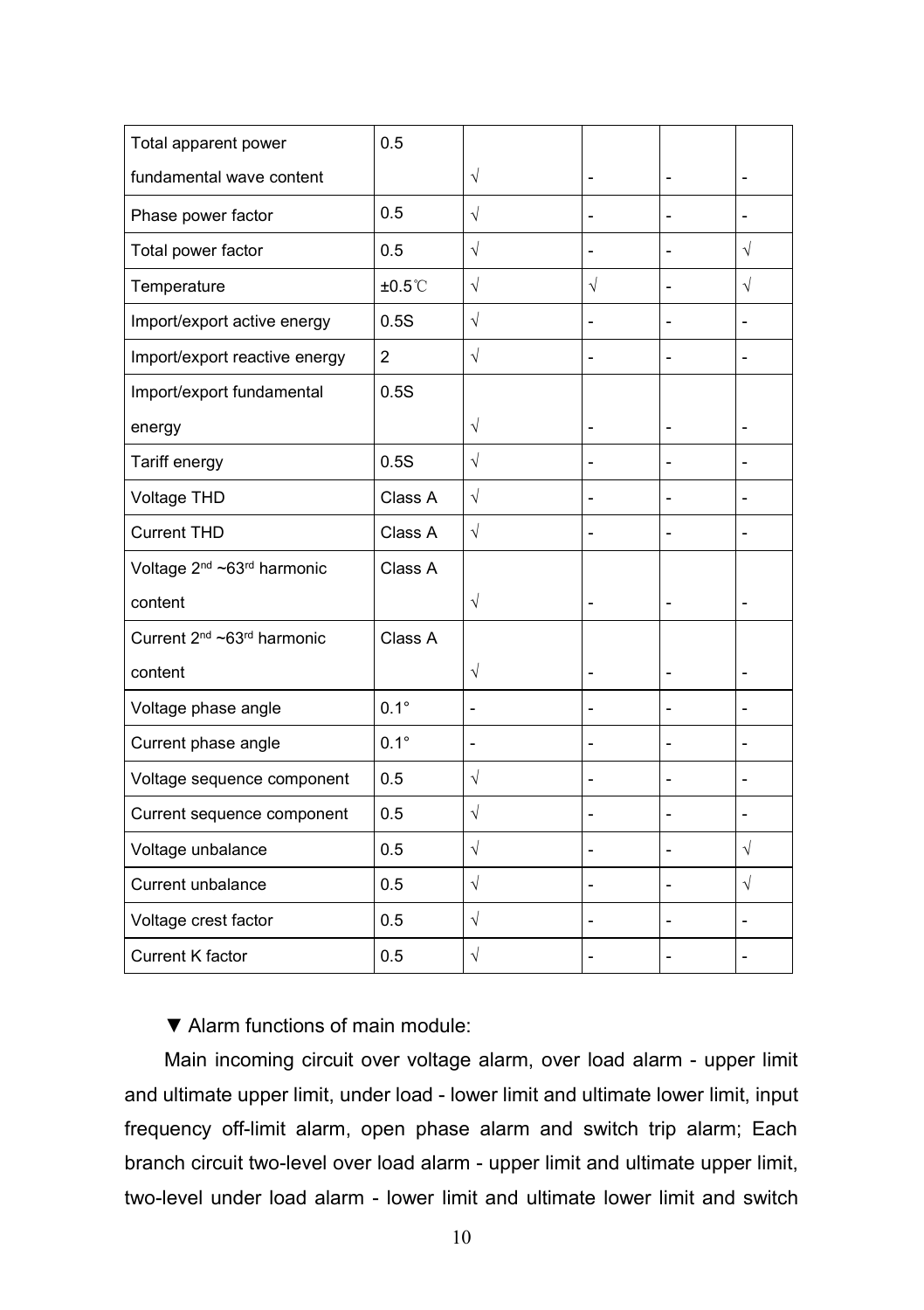opening alarm.

▼ Monitoring function of main module:

Main module is the core of monitoring unit. All the information of measuring module in the system are uploaded to main module; all the operation and monitoring functions to the system are realized through main module.

▼ Internal communication function:

There are two bus interfaces. Each bus interface can be connected with up to three slave modules and two switch monitoring modules, which means 90 feeder branches at most. Two bus interfaces can be connected with up to six slave modules and four switch monitoring modules, which means 180 feeder branches at most.

▼ Backstage communication function:

All local data can be transferred to backstage system through RS485-2 or Ethernet port to realize remote operation.



#### **2.2.2 Dimension and installation**

BCM101-M Dimension diagram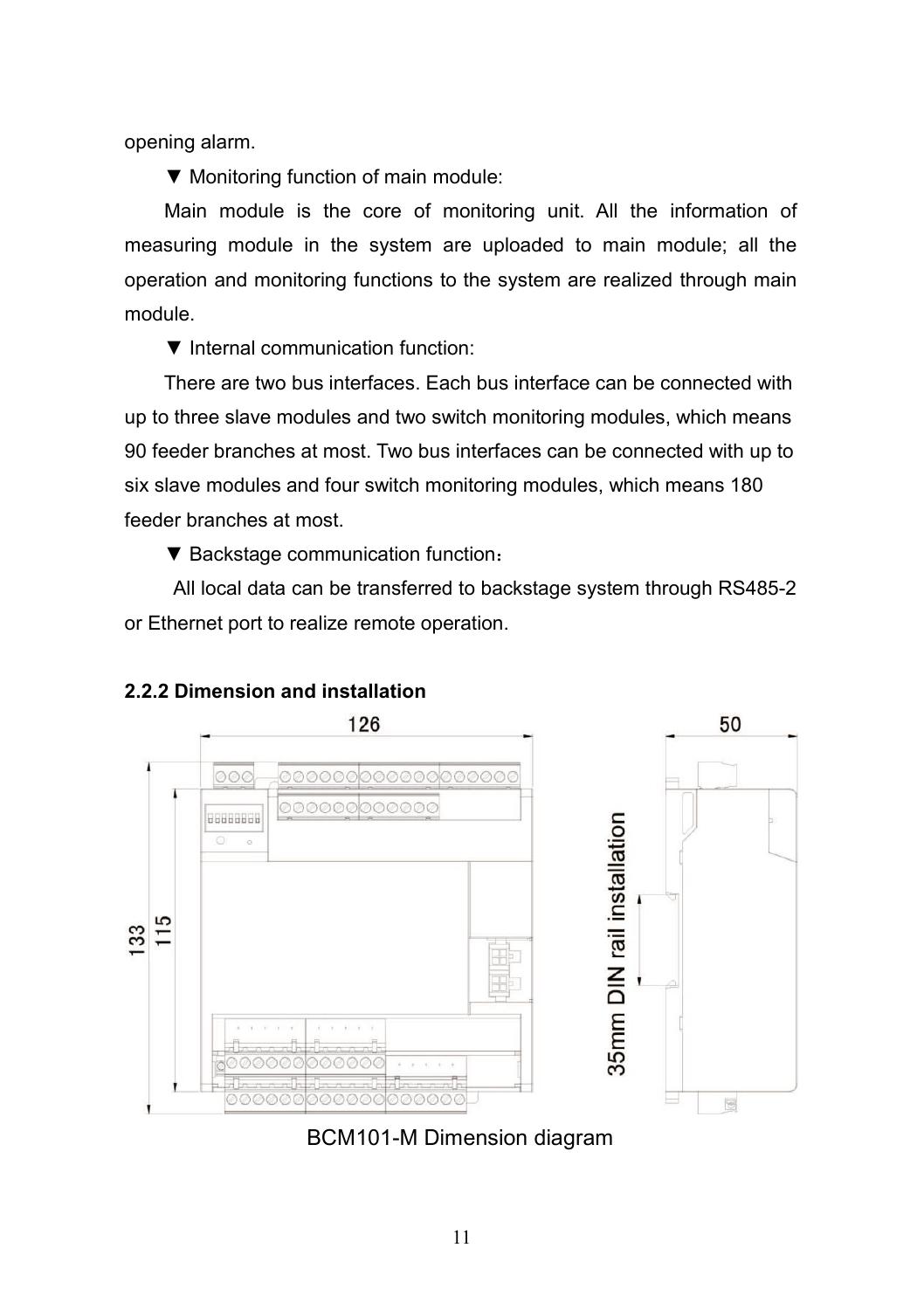## **2.2.3 Technical parameters**

| <b>Parameters</b> |                       |                   | Specification                                                         |  |  |  |
|-------------------|-----------------------|-------------------|-----------------------------------------------------------------------|--|--|--|
|                   |                       |                   | U, I:0.2 class, P, Q, PF: 0.5 class                                   |  |  |  |
| Accuracy          |                       |                   | Active energy: 0.5S class,                                            |  |  |  |
|                   |                       |                   | Reactive energy: 2 class                                              |  |  |  |
|                   |                       |                   | Three-phase AC 3×220/380V,                                            |  |  |  |
|                   |                       | Rated             | BCM101-M1 can measure one three-phase circuit,                        |  |  |  |
|                   |                       | value             | BCM101-M2 can measure two three-phase circuits                        |  |  |  |
|                   |                       |                   |                                                                       |  |  |  |
|                   |                       | Overload          | Continuous: 1.2Un,                                                    |  |  |  |
|                   | Voltage               |                   | Instantaneous: 2Un/1min                                               |  |  |  |
|                   |                       | Power             |                                                                       |  |  |  |
|                   |                       | consump           | $\leq$ 0.1VA (each phase)                                             |  |  |  |
|                   |                       | tion              |                                                                       |  |  |  |
|                   |                       | Impedan           |                                                                       |  |  |  |
| Signal            |                       | ce                | ≥1.7MΩ                                                                |  |  |  |
| input             | Zero to earth voltage |                   | <b>AC 220V</b>                                                        |  |  |  |
|                   |                       | Rated             |                                                                       |  |  |  |
|                   |                       | value             | AC5A/AC1A                                                             |  |  |  |
|                   |                       | Overload          | Continuous: 1.2ln,                                                    |  |  |  |
|                   |                       |                   | Instantaneous: 10In/5s                                                |  |  |  |
|                   | Current               | Power             |                                                                       |  |  |  |
|                   |                       | consump           | ≤0.2VA (each phase)                                                   |  |  |  |
|                   |                       | tion              |                                                                       |  |  |  |
|                   |                       | Impedan           |                                                                       |  |  |  |
|                   |                       | ce                | ≤20mΩ                                                                 |  |  |  |
|                   | Frequency             |                   | 45~65Hz, accuracy: ±0.01Hz                                            |  |  |  |
| Digital           | Type                  |                   | 4 digital inputs, dry contact, internal power supply<br><b>DC+15V</b> |  |  |  |
| input             |                       | Withstand voltage | 2kVAC                                                                 |  |  |  |
|                   |                       | Capacity          | 2 relay outputs, AC250V/5A DC 30V/3A                                  |  |  |  |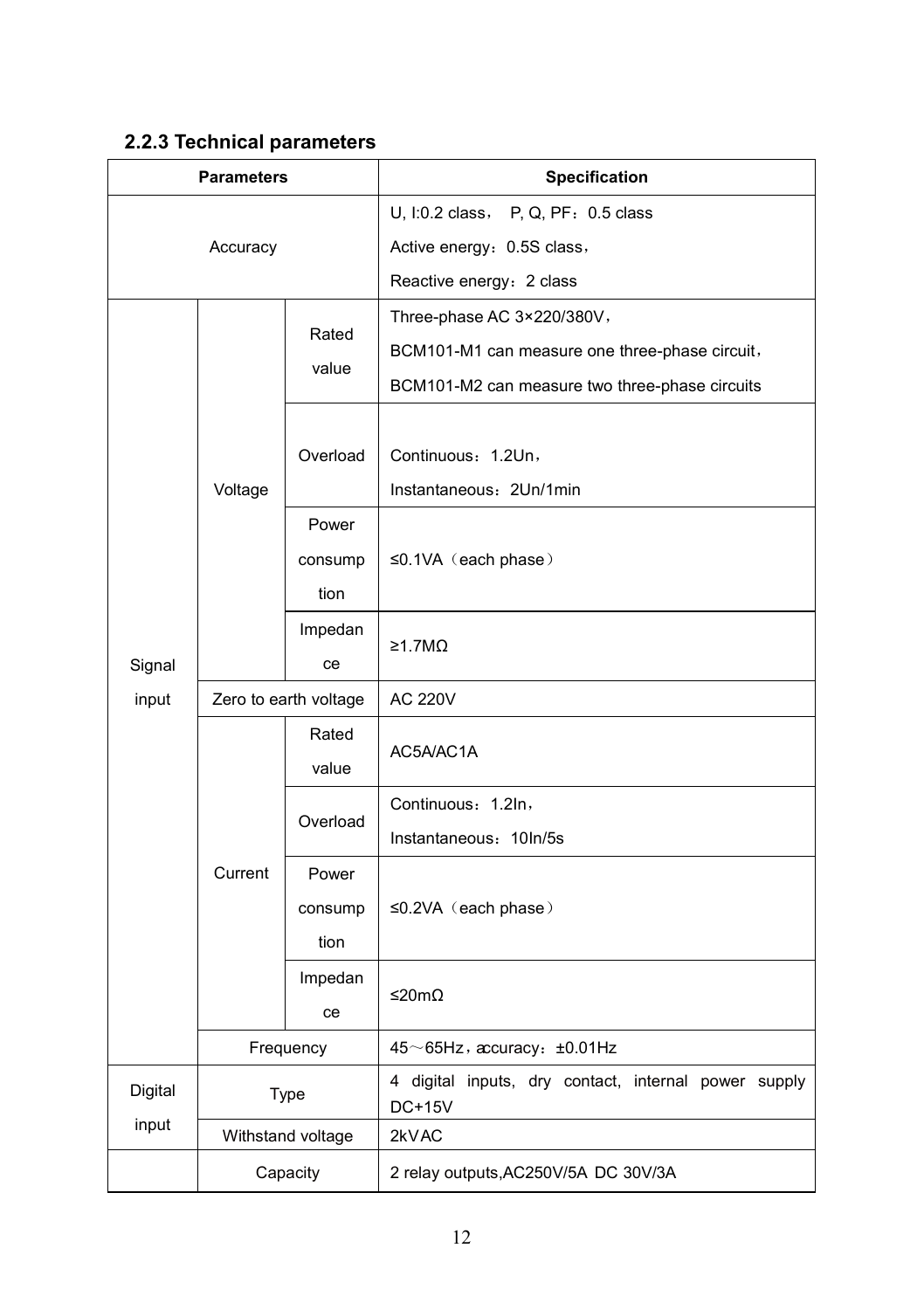| Relay<br>output        | Withstand voltage | 2kV AC                                             |  |
|------------------------|-------------------|----------------------------------------------------|--|
|                        | Temperature       | Two temperatures, NTC3950                          |  |
|                        |                   | Two RS485 ports, Modbus-RTU protocol,              |  |
|                        |                   | RS485-1 is connected to touch screen BCM101-HMI,   |  |
|                        | Communication     | RS485-2 is connected to backstage system           |  |
|                        |                   | One RJ45 interface, Modbus-TCP protocol (optional) |  |
|                        | Bus interface     | $\overline{2}$                                     |  |
|                        | Working range     | DC: $24V±2$                                        |  |
| Power supply           | Power             |                                                    |  |
|                        | consumption       | ≤5VA                                               |  |
| Installation dimension |                   | L×W×H(mm):126×133×50,35mm DIN-rail installation    |  |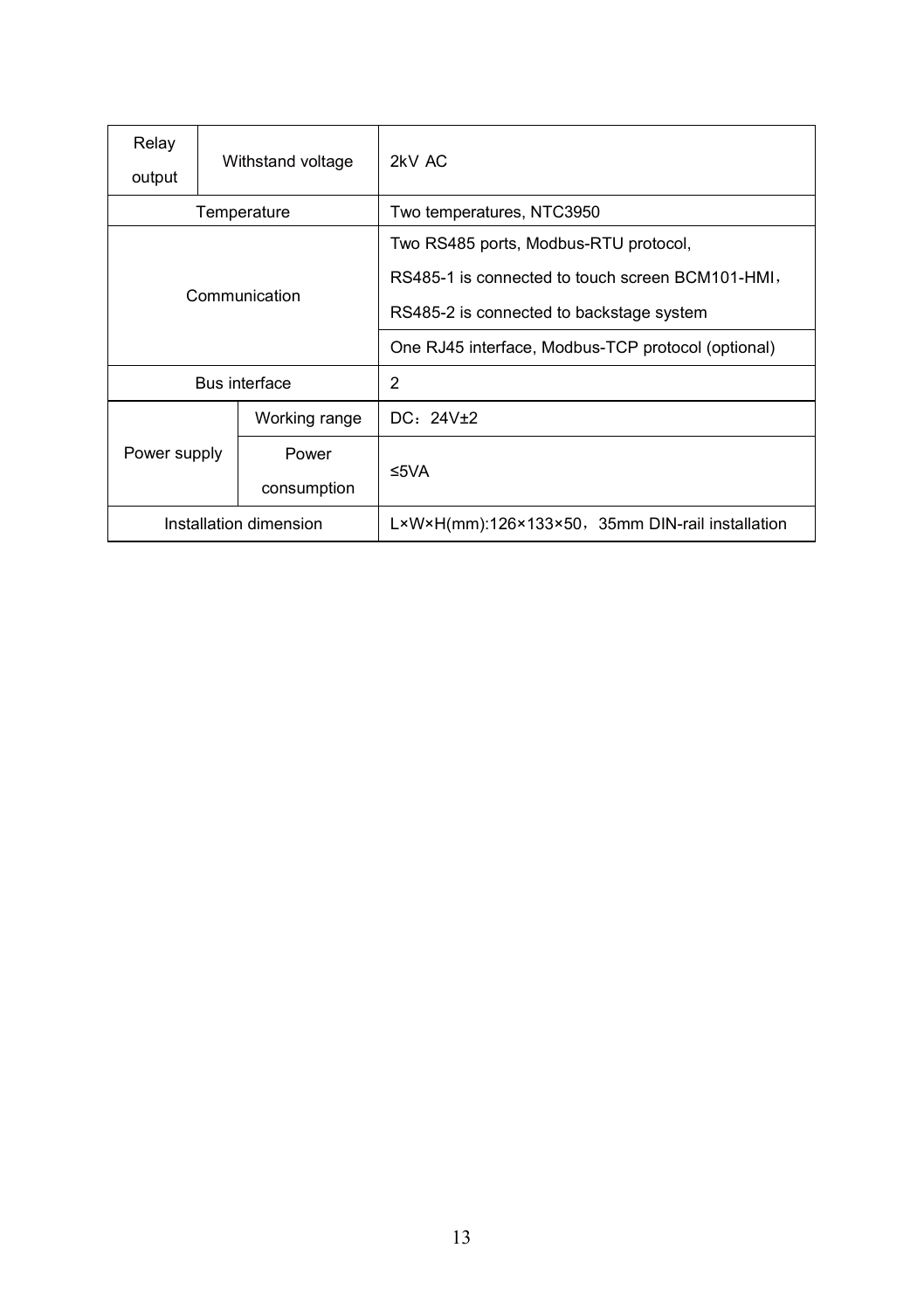## 2.2 Slave module BCM101-S



#### **2.2.1 Main function**

Slave module can measure the electrical parameters of thirty single-phase circuits. The electrical parameters include voltage, current, power, energy, demand, extreme values and harmonics. It is equipped with two bus interfaces which are used to extend monitoring modules. It is also equipped with thirty digital inputs which are used to judge the opening and closing of switches through voltage values.

|                            | Accuracy | Synchronous | Max./                        |                          |                          |
|----------------------------|----------|-------------|------------------------------|--------------------------|--------------------------|
| Name                       |          | /accumulate | min.                         | Demand                   | Alarm                    |
|                            |          | d value     | value                        |                          |                          |
| Voltage                    | 0.2      | V           |                              | ÷                        |                          |
| Current                    | 0.2      | V           | $\sqrt{ }$                   | $\sqrt{ }$               | $\sqrt{}$                |
| Current fundamental wave   | 0.5      |             |                              |                          |                          |
| content                    |          | V           | ٠                            | $\overline{\phantom{a}}$ | $\blacksquare$           |
| Current harmonic content   | 0.5      | V           | ٠                            | ۰                        |                          |
| Active power               | 0.5      | V           | $\sqrt{}$                    | $\sqrt{ }$               | $\sqrt{}$                |
| Active power fundamental   | 0.5      |             |                              |                          |                          |
| content                    |          | V           | ٠                            | $\overline{\phantom{a}}$ | $\blacksquare$           |
| Reactive power             | 0.5      | V           | ٠                            | $\overline{\phantom{a}}$ | ٠                        |
| Reactive power fundamental | 0.5      |             |                              |                          |                          |
| wave content               |          | V           | $\qquad \qquad \blacksquare$ | $\overline{\phantom{a}}$ | $\overline{\phantom{a}}$ |
| Apparent power             | 0.5      | V           | ٠                            | ٠                        |                          |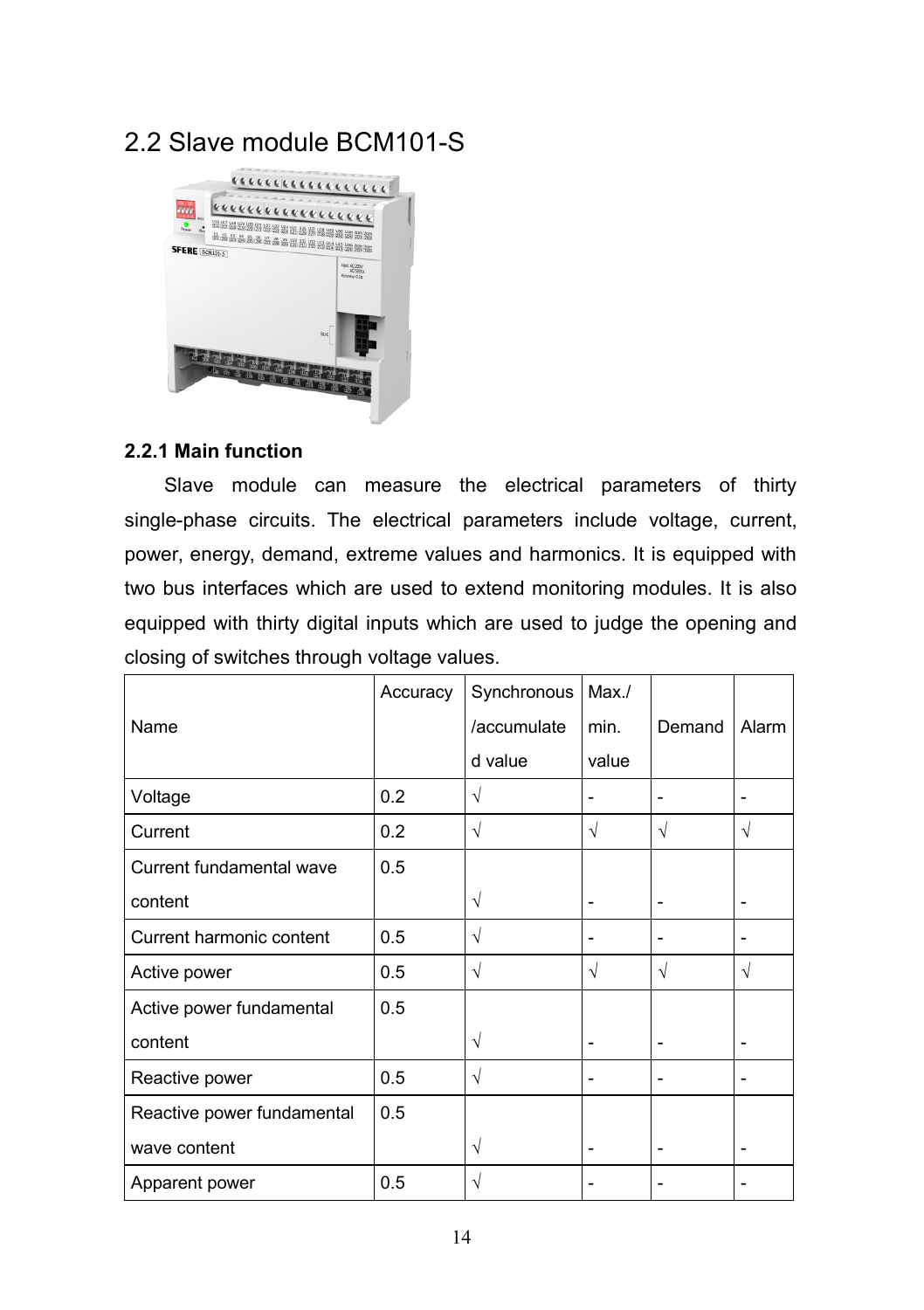| Apparent power fundamental                  | 0.5     |  |                          |  |
|---------------------------------------------|---------|--|--------------------------|--|
| wave content                                |         |  |                          |  |
| Power factor                                | 0.5     |  | $\overline{\phantom{0}}$ |  |
| Import/export active energy                 | 0.5     |  |                          |  |
| Import/export reactive energy               | 2       |  |                          |  |
| <b>Current THD</b>                          | Class A |  | $\overline{\phantom{0}}$ |  |
| Current $2^{nd}$ ~31 <sup>ST</sup> harmonic | Class A |  |                          |  |
| content                                     |         |  | $\overline{\phantom{0}}$ |  |

## **2.2.2 Dimension and installation**



## BCM101-S Dimension diagram

## **2.2.3 Technical parameters**

| <b>Parameter</b> |          |             | <b>Specification</b>                   |  |  |
|------------------|----------|-------------|----------------------------------------|--|--|
|                  |          |             | U, I: 0.2 class, $P, Q, PF: 0.5$ class |  |  |
|                  | Accuracy |             | Active energy: 1 class,                |  |  |
|                  |          |             | Reactive energy: 2 class               |  |  |
| Signal           |          | Rated value | Single phase AC 220V                   |  |  |
| input            | Voltage  | Overload    | Continuous: 1.2Un,                     |  |  |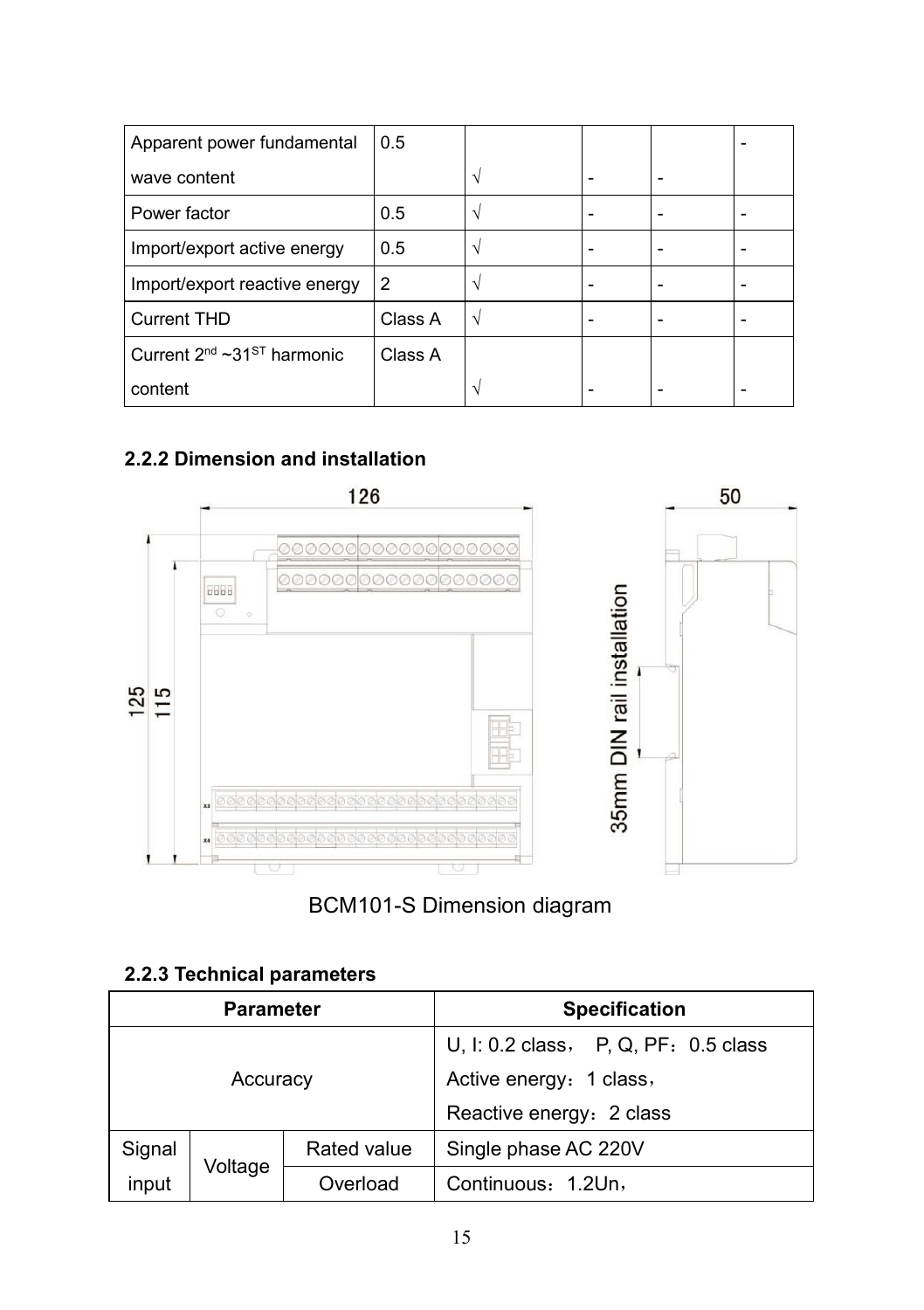|  |                        |             | Instantaneous: 2Un/1min                             |  |  |
|--|------------------------|-------------|-----------------------------------------------------|--|--|
|  |                        | Power       |                                                     |  |  |
|  |                        | consumption | $\leq$ 0.1VA (each phase)                           |  |  |
|  |                        | Impedance   | $\geq$ 1.7M $\Omega$                                |  |  |
|  |                        |             | External current transformer with max.              |  |  |
|  |                        | Rated value | current 100A                                        |  |  |
|  |                        | Overload    | Continuous: 1.2In,                                  |  |  |
|  | Current                |             | Instantaneous: 10In/5s                              |  |  |
|  |                        | Power       | ≤0.2VA (each phase)                                 |  |  |
|  |                        | consumption |                                                     |  |  |
|  |                        | Impedance   | ≤20mΩ                                               |  |  |
|  | Frequency              |             | $45 \sim 65$ Hz, accuracy: $\pm 0.01$ Hz            |  |  |
|  |                        |             | 30 digital inputs, judging the opening              |  |  |
|  |                        |             | and closing of circuit breaker through              |  |  |
|  | Digital input status   |             | voltage value. If voltage > 120V, circuit           |  |  |
|  |                        |             | breaker closes; if voltage < 110V, circuit          |  |  |
|  |                        |             | breaker opens.                                      |  |  |
|  | Bus interface          |             | $\overline{2}$                                      |  |  |
|  | Power supply           |             | Supplied by bus                                     |  |  |
|  |                        |             | L×W×H(mm):126×125×50<br>35 <sub>mm</sub><br>$\cdot$ |  |  |
|  | Installation dimension |             | <b>DIN-rail installation</b>                        |  |  |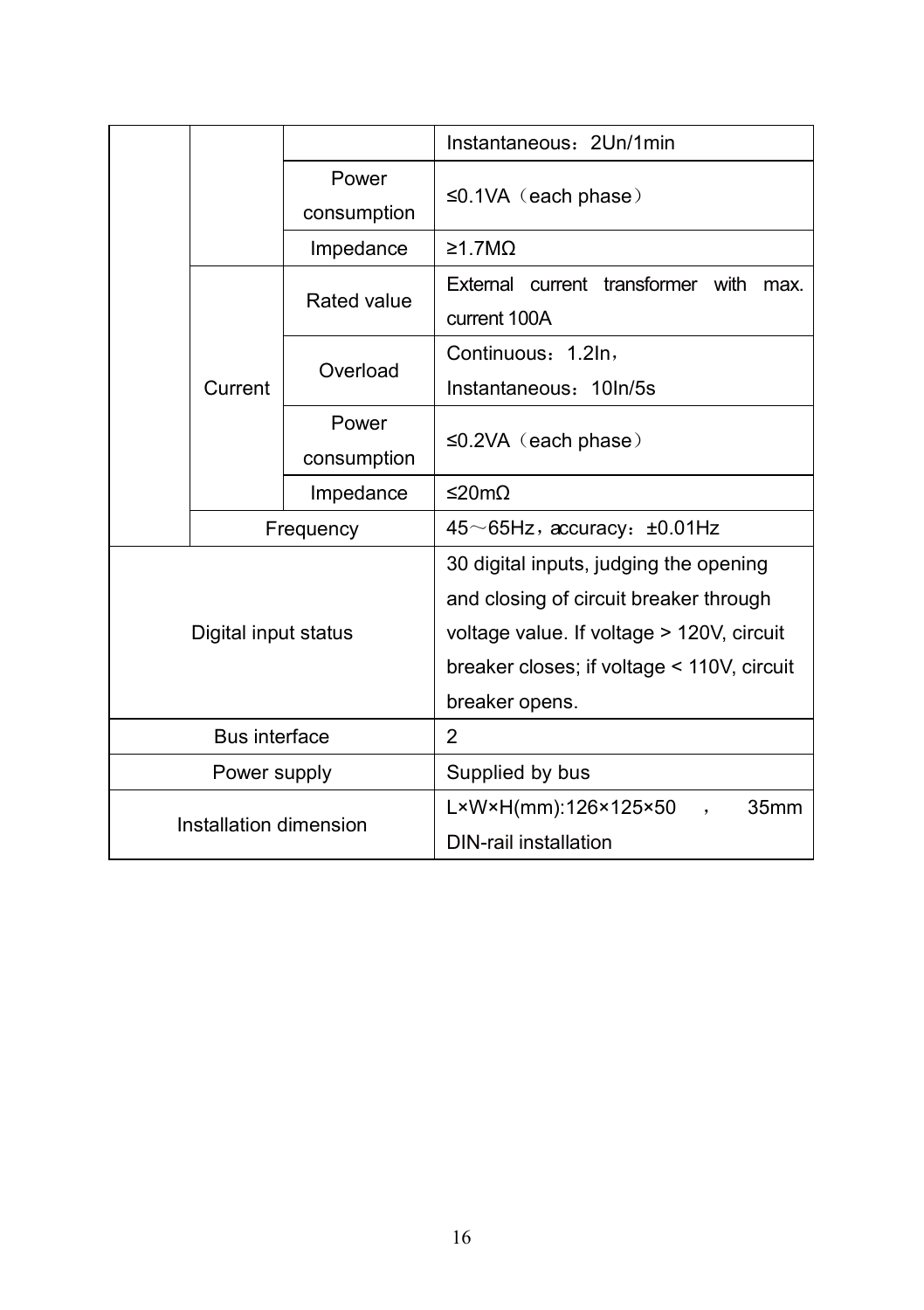## 2.3 Switch monitoring module BCM101-K



#### **2.3.1 Main functions**

Switch monitoring module is used to monitor the status of sixty switches. It is equipped with wet contact input and two bus interfaces. It can be extended with measuring modules.



## **2.3.2 Dimension and installation**

## BCM101-K Dimension diagram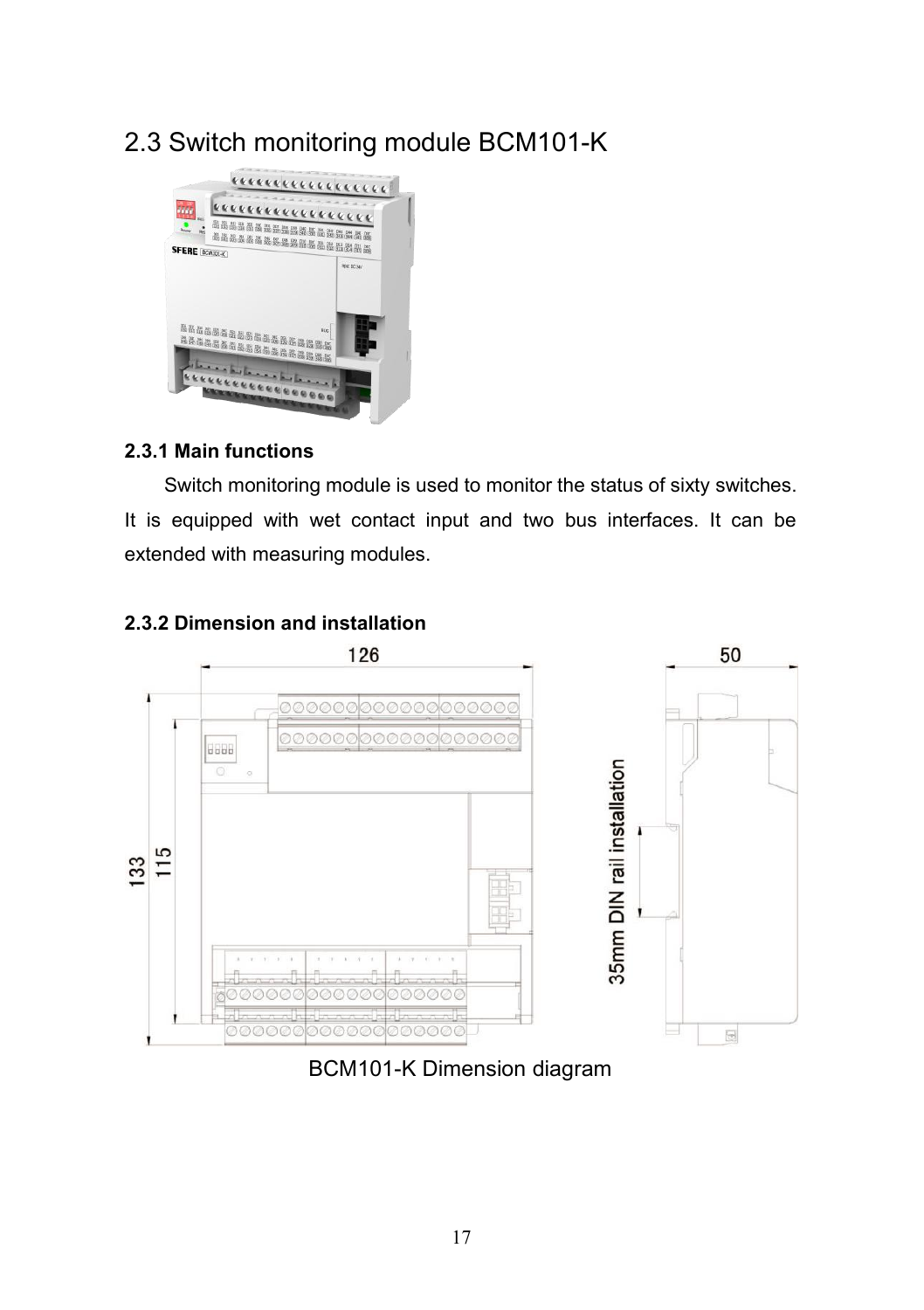#### **2.3.3 Technical parameters**

| <b>Parameters</b>    | <b>Specification</b>                                 |  |
|----------------------|------------------------------------------------------|--|
| <b>Circuits</b>      | 60 circuits, wet contact input (need auxiliary power |  |
|                      | supply)                                              |  |
| Input voltage        | 24V+2V                                               |  |
| range                |                                                      |  |
| Insulation           | 2kV                                                  |  |
| <b>Bus interface</b> | $\overline{2}$                                       |  |
| Installation         | L×W×H(mm):126×133×50,35mm DIN rail installation      |  |
| dimension            |                                                      |  |

## 2.4 Power supply module BCM101-P



## **2.4.1 Main function**

BCM101-P provides power supply to the whole monitoring unit. It supplies +24V power to main module at first and then supplies power to other modules through bus.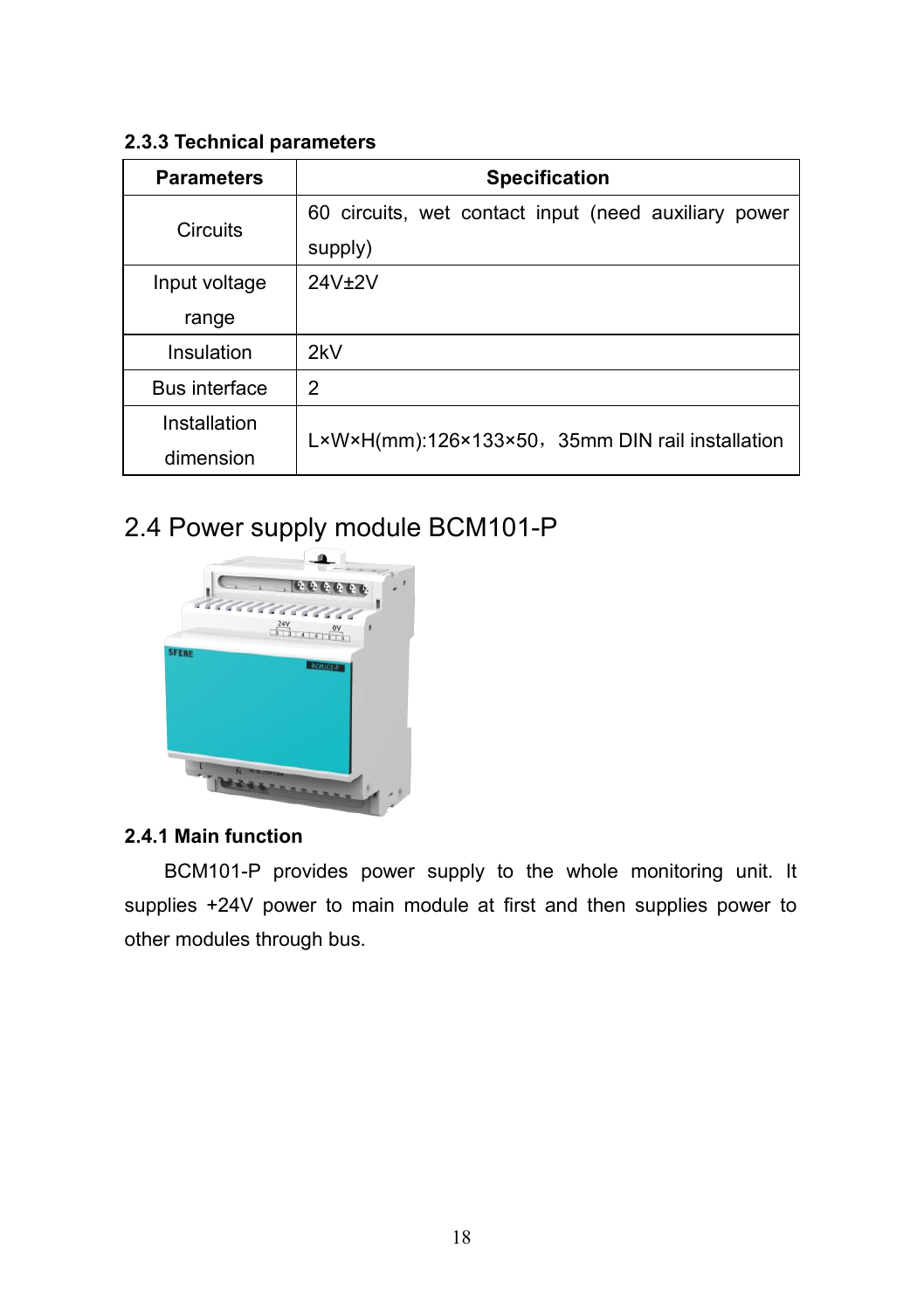## **2.4.2 Dimension and installation**



## **2.4.3 Technical parameters**

| <b>Parameter</b> | <b>Specification</b>                             |
|------------------|--------------------------------------------------|
| Input voltage    | AC, DC: $80V \sim 270V$                          |
| Output voltage   | $DC: \pm 12V$                                    |
| Output power     | ≤20W                                             |
| Accuracy         | ±5%                                              |
| Efficiency       | >75%                                             |
| Isolation        | AC 2kV/min                                       |
| strength         |                                                  |
| Installation     | L×W×H(mm):72×90×63.5, 35mm DIN rail installation |
| dimension        |                                                  |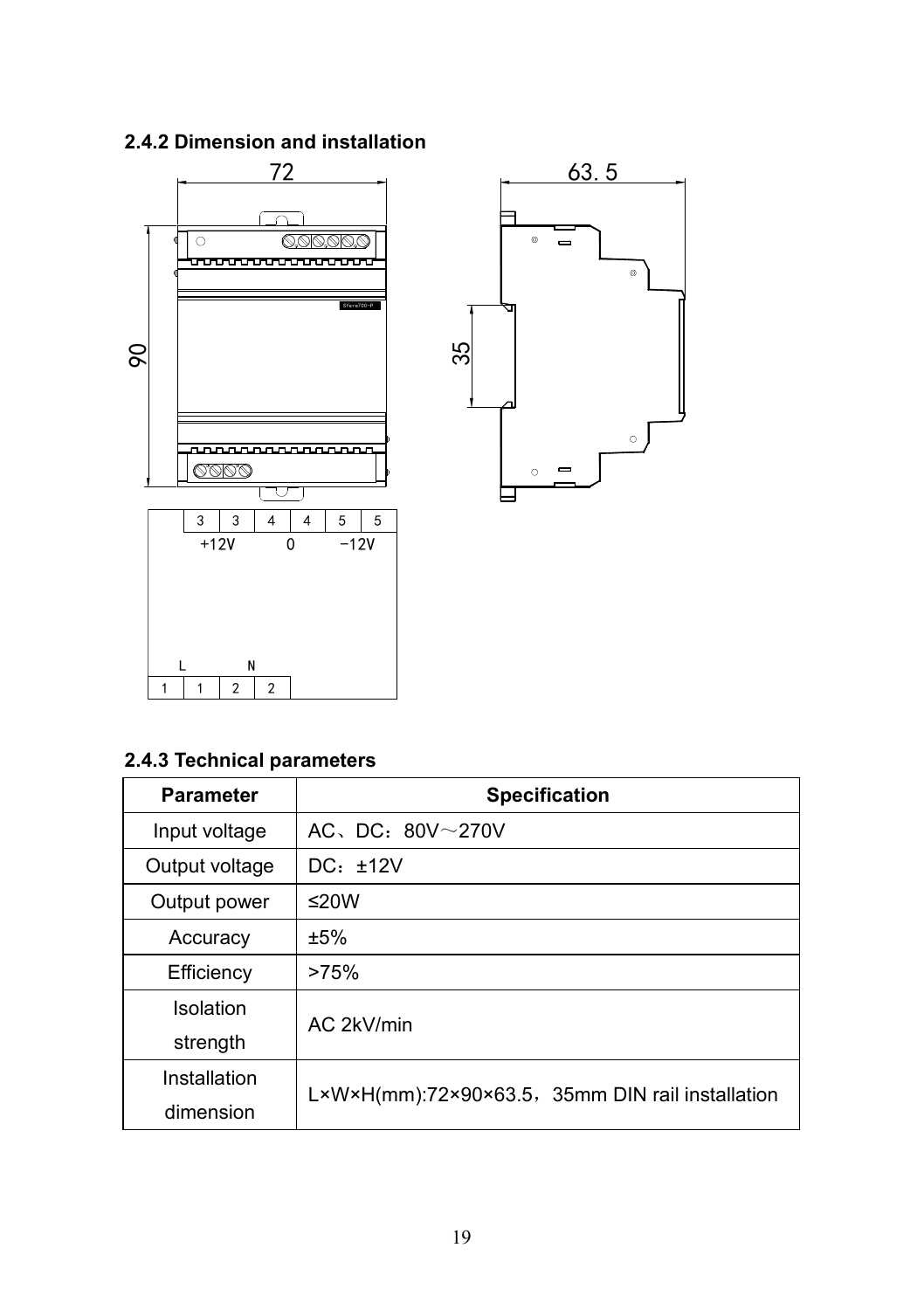## 2.5 Touch screen module BCM101-HMI



#### **2.5.1 Main function**

Touch screen module is used to display measuring information and alarm information as well as set parameters of monitoring unit.

#### **2.5.2 Dimension and installation**

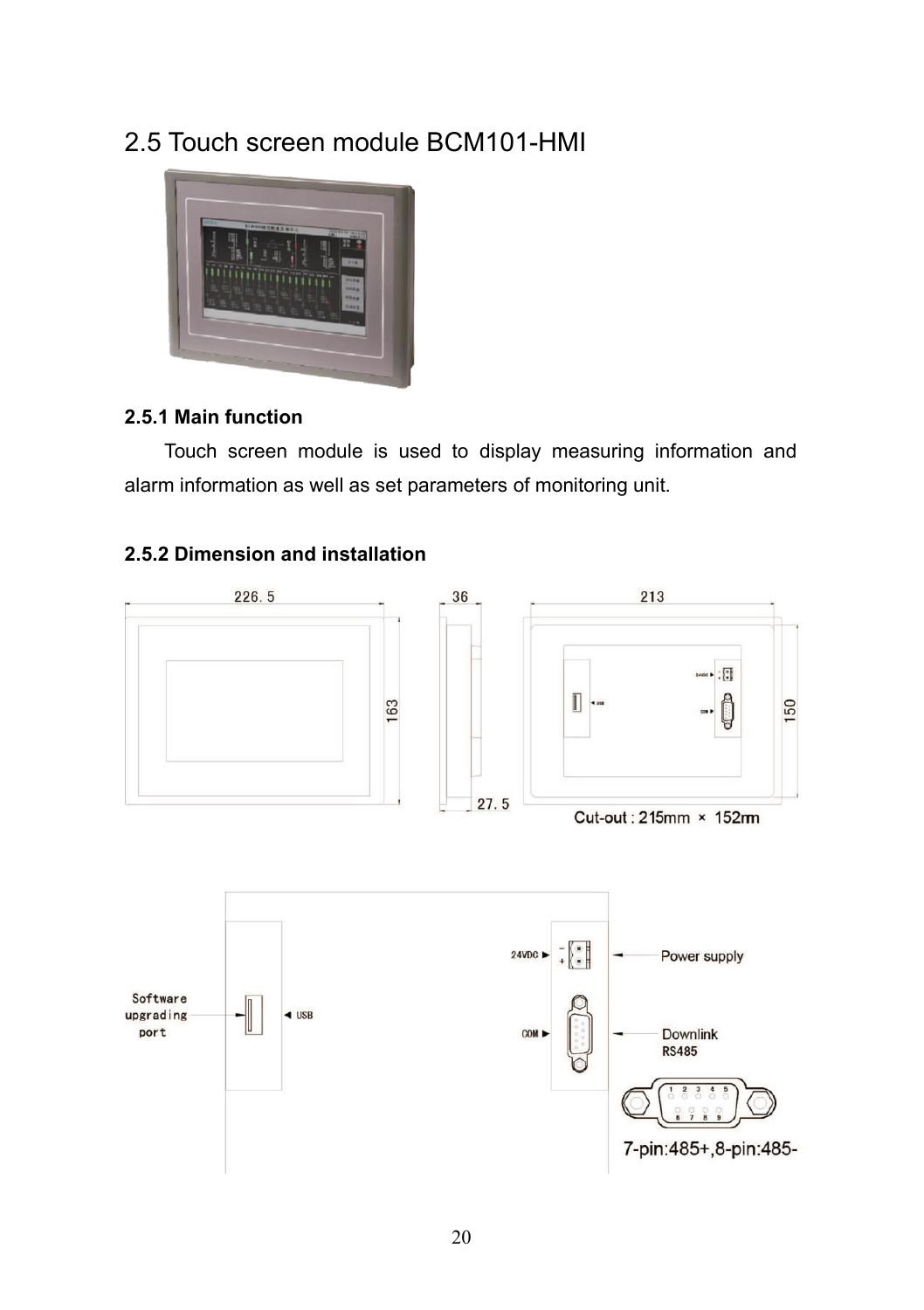## **2.5.3 Technical parameters**

| <b>Parameter</b>       |             | <b>Specification</b>                                       |  |
|------------------------|-------------|------------------------------------------------------------|--|
| Display mode           |             | 7 inch touch LCD, resolution 800*480                       |  |
| Interface              | Port        | RS485, 7-pin 485+, 8-pin 485-;                             |  |
|                        |             | Modbus-RTU protocol                                        |  |
|                        | <b>USB</b>  | USB2.0                                                     |  |
| Power<br>supply        | Working     | (24±20%)VDC                                                |  |
|                        | range       |                                                            |  |
|                        | Power       | ≤7W                                                        |  |
|                        | consumption |                                                            |  |
| Installation dimension |             | $L \times W \times H$ (mm):226.5 $\times$ 163 $\times$ 36, |  |
|                        |             | Cut-out (mm):215×152                                       |  |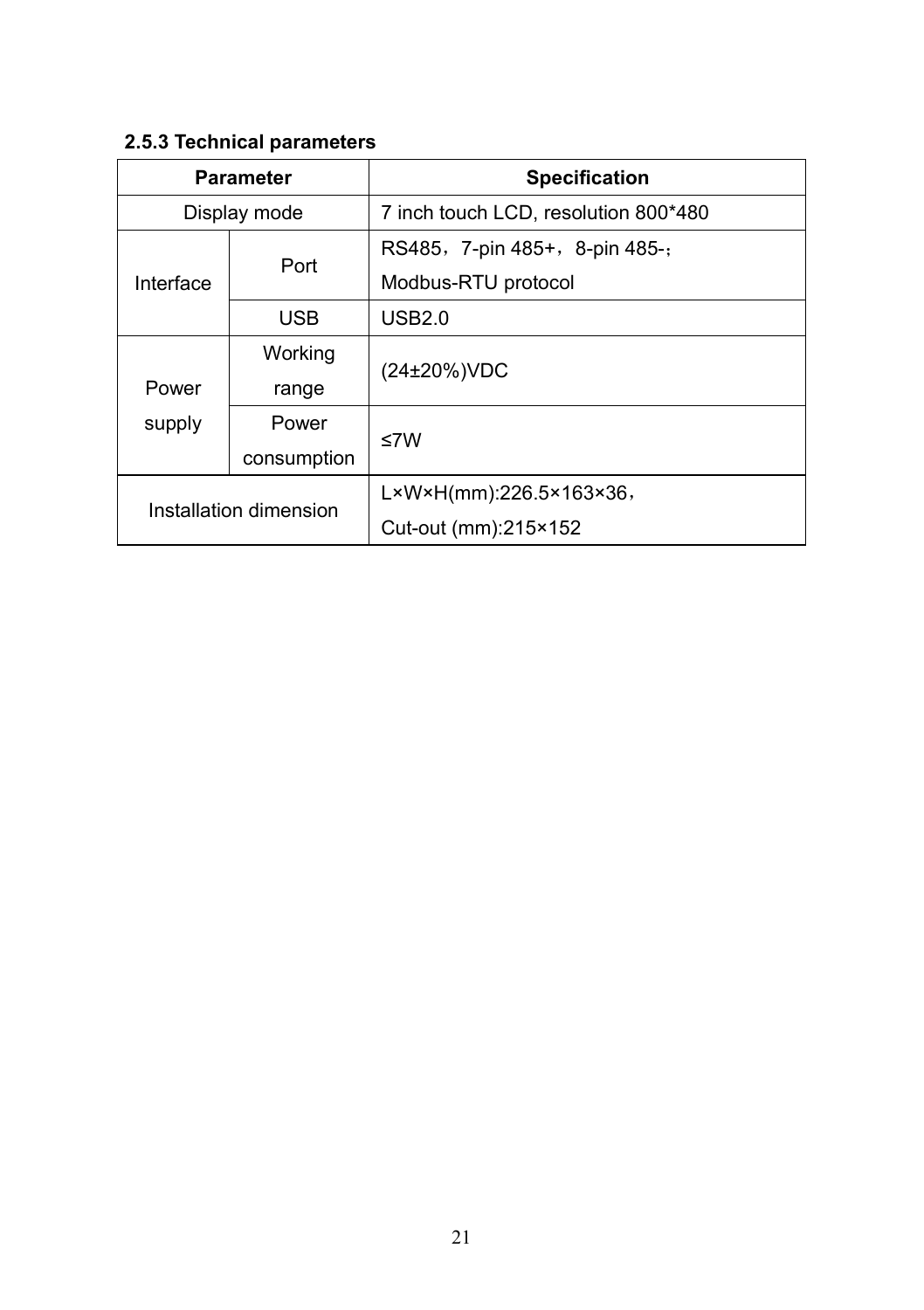## 3. Typical application

3.1 System wiring diagram

## **3.1.1 Single incoming line system**



Single incoming line system, take 36 branch circuits in total as example.

| Model                    | Quantity | Remark                             |
|--------------------------|----------|------------------------------------|
| Touch screen             |          | One at most                        |
| BCM101-HMI               |          |                                    |
| Main module BCM101-M1    | 1        | BCM101-M1 is for single incoming   |
|                          |          | line system.                       |
| Slave module BCM101-S    | 2        | Thirty branch circuits at most for |
|                          |          | each module. If there are more     |
|                          |          | branch circuits, please extend the |
|                          |          | slave module.                      |
| Switch monitoring module | 1        | Sixty switches at most for one     |
| <b>BCM101-K</b>          |          | switch monitoring module.          |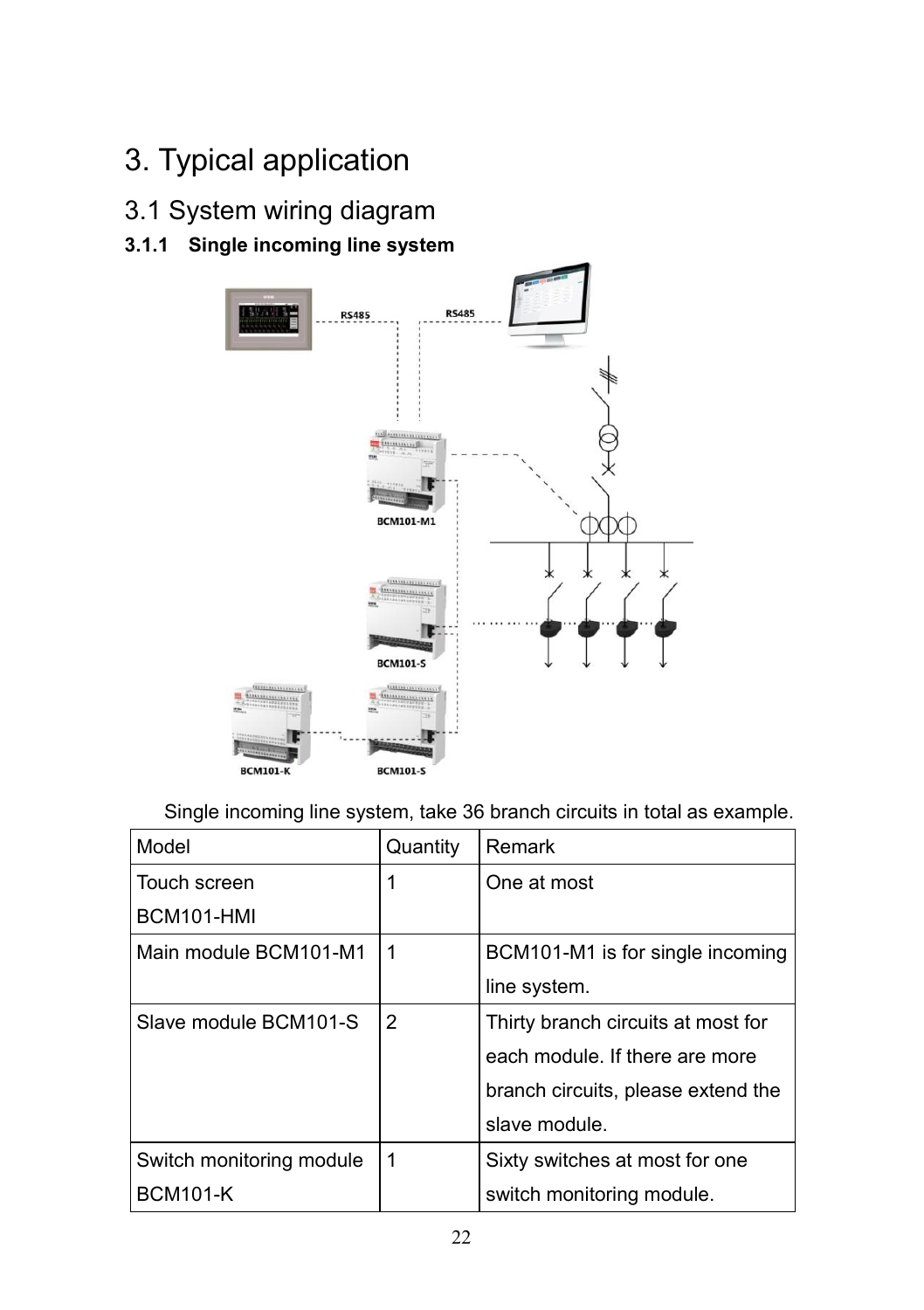| Module connection line     | 3  | Quantity of BCM101-L1 is same       |
|----------------------------|----|-------------------------------------|
| <b>BCM101-L1</b>           |    | as that of slave module and switch  |
|                            |    | monitoring module.                  |
| <b>Current transformer</b> | 36 | Quantity of current transformers is |
| SHI-BCT50 II               |    | same as feeder circuits.            |
| CT connection line         | 36 | Quantity of BCM101-L3 is same       |
| <b>BCM101-L3</b>           |    | as that of current transformers.    |
| Power supply module        | 1  | If there are more than sixty        |
| <b>BCM101-P</b>            |    | circuits, two BCM101-P will be      |
|                            |    | necessary. One is used for          |
|                            |    | supplying power to modules, and     |
|                            |    | the other is used for supplying     |
|                            |    | external power to digital inputs of |
|                            |    | switch monitoring module.           |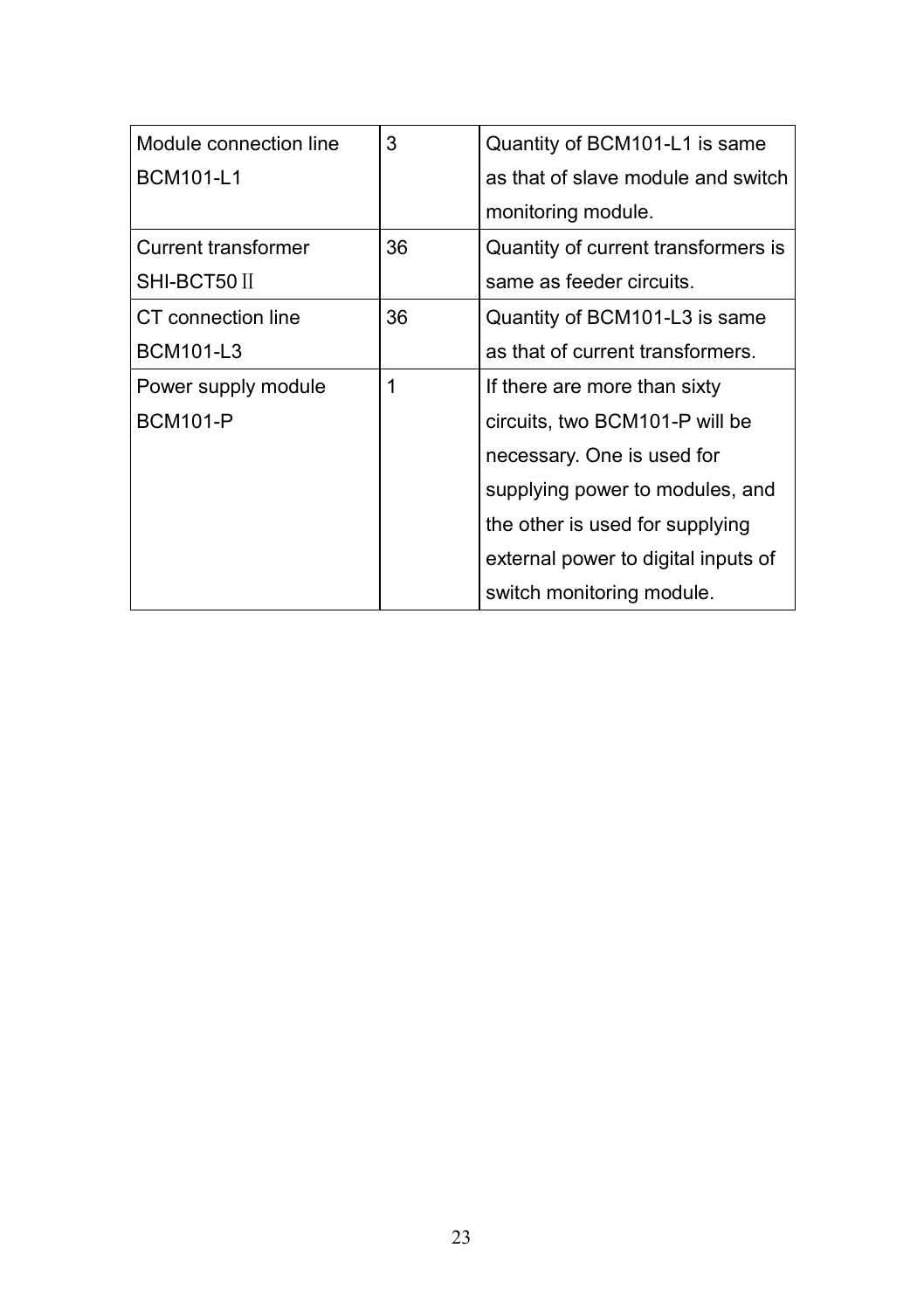

## **3.1.2 Double incoming line system**

Double independent incoming lines system, take branch circuits 120 in total as example.

Monitoring units are installed in power distribution cabinet to realize switch status monitoring of incoming line circuit, feeder circuit and feeder branch circuits.

| Model                 | Qua   | Remark                             |
|-----------------------|-------|------------------------------------|
|                       | ntity |                                    |
| Touch screen          |       | One at most.                       |
| BCM101-HMI            |       |                                    |
| Main module BCM101-M2 | 1     | BCM101-M2 for double incoming line |
|                       |       | system.                            |
| Slave module BCM101-S | 4     | BCM101-S only can be used for one  |